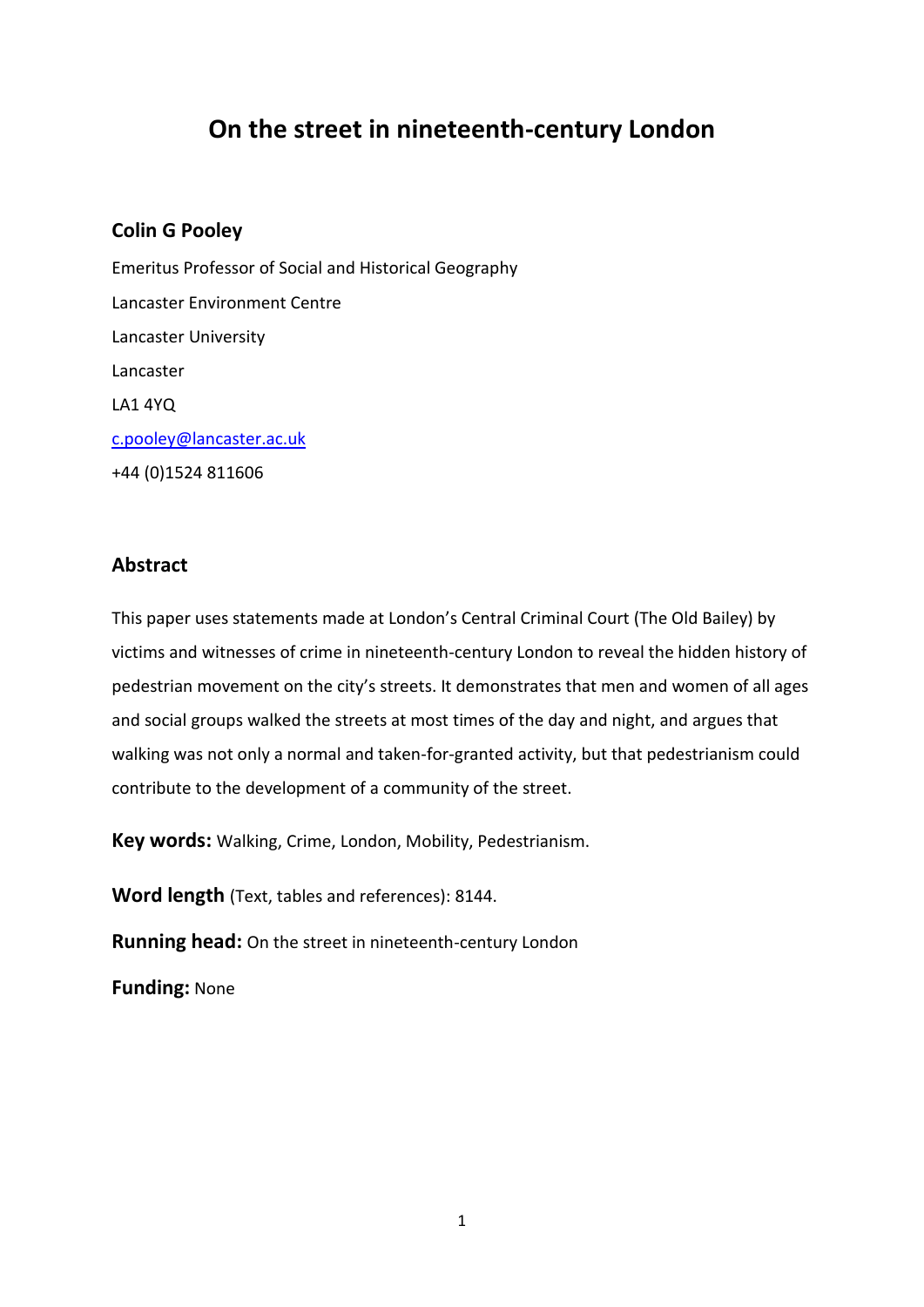## **On the street in nineteenth-century London**

#### **Introduction**

1

The streets of nineteenth-century English cities were crowded places with horses, carriages, omnibuses, trams, pedestrians and (by the late-nineteenth century) bicycles, and a few motor vehicles. This much is evident from literature, photographs and other illustrations.<sup>1</sup> However, while it is possible to gain at least an inkling of the quantity and use of at least some vehicles through sources such as reports of municipal providers of public transport,<sup>2</sup> and motor vehicle registrations from the early-twentieth century,<sup>3</sup> comprehensive information on pedestrians is almost completely lacking. This paper begins to fill this gap by utilising the statements of witnesses to and victims of crime as recorded at London's central criminal court (the Old Bailey) to reconstruct who was on the streets of London in the nineteenth century. These data can never provide more than a partial picture, but they do begin to fill some gaps in the research literature on pedestrians.

Much research on the history of walking tends to be wide-ranging, covering long time periods and/or many geographical areas, often relying on anecdote, and concentrating on walking for leisure and pleasure rather than everyday travel.<sup>4</sup> Because data on walking is so rarely available all too often

 $1$ . See for example the novels of Charles Dickens and George Gissing, or the art of John Atkinson Grimshaw. Academic work that discusses the use of art and literature includes J. Finch, 'Pedestrianism, money and time: mobilities of hurry in George Gissing's *The Private Papers of Henry Rycroft*', in P G Mackintosh, R. Dennis and D. Holdsworth (eds.), *Architectures of Hurry – Mobilities, Cities and Modernity* (Abingdon, 2018), 175-193; N. Forgione, 'Everyday life in motion: The art of walking in late-nineteenth-century Paris', *The Art Bulletin*, 87 (2005), 664-687.

2 . For an overview of the history of British transport see: H.J. Dyos and D. Aldcroft, *British Transport: an Economic Survey from the Seventeenth Century to the Twentieth* (Leicester, 1969). For a case study see: C. Pooley and J. Turnbull, 'Commuting, transport and urban form: Manchester and Glasgow in the mid-twentieth century', *Urban History*, 27 (2000), 360-83.

<sup>3</sup> L. Newall, *A History of Motor Vehicle Registration in the United Kingdom* (Easingwold, third edition 2008).

<sup>4</sup> . For instance: J. Amato, *On Foot: A History of Walking* (New York, 2004); G. Nicholson, *The Lost Art of Walking: The History, Science, Philosophy, and Literature of Pedestrianism* (New York, 2008): R. Solnit, *Wanderlust: A History of Walking* (New York, 2001); C. Bryant, A. Burns and P. Readman (eds.), *Walking Histories, 1800-1914* (London, 2016).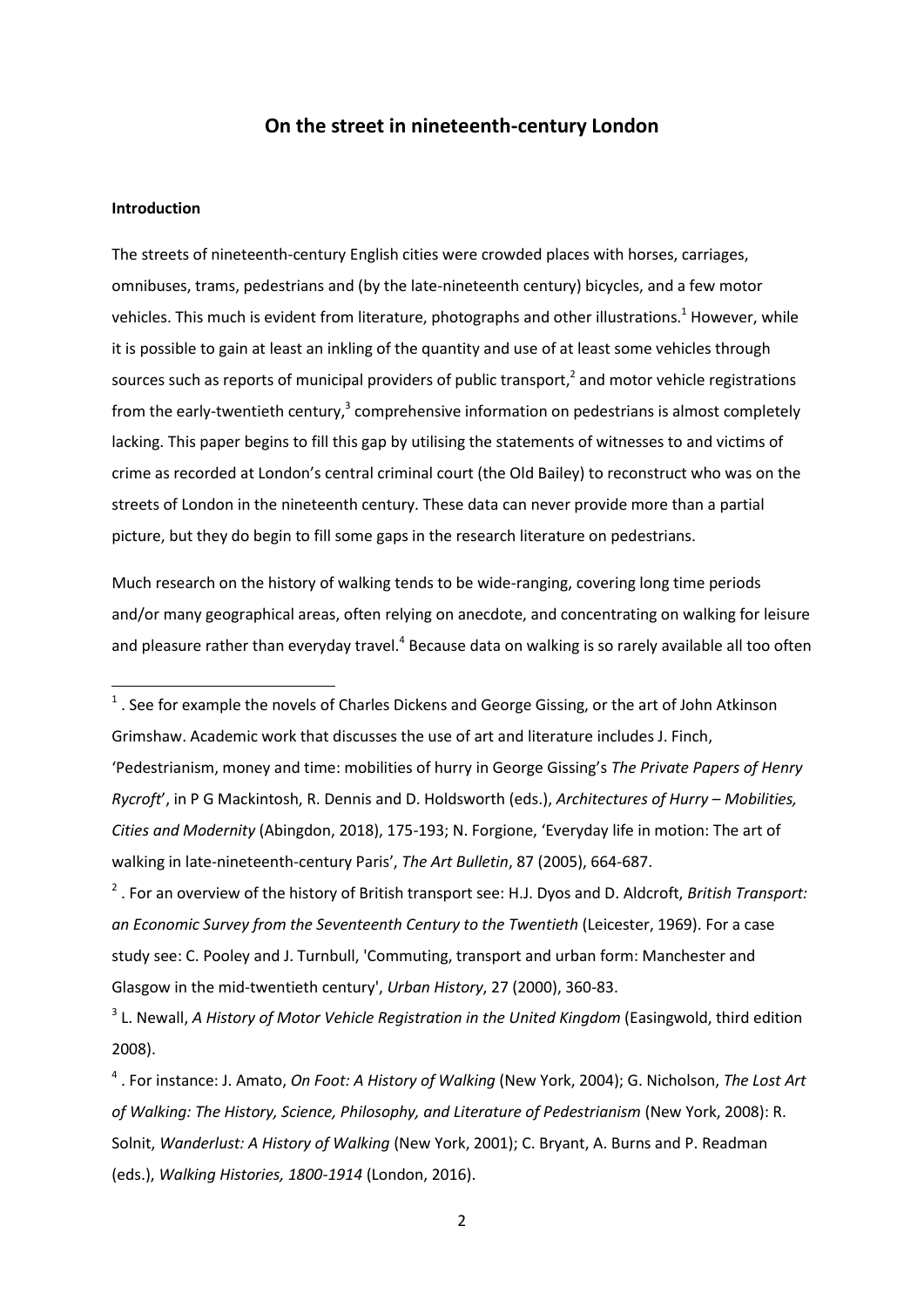such research concentrates on the exceptional: those occasions when the experience of walking was most likely to be recorded. More detailed and focused research that does exist mainly examines walking in the twentieth century, when conflicts between pedestrians and motor vehicles came to be perceived as a significant problem leading, in many cases, to the restriction of pedestrian access and to the formation in 1929 in England of The Pedestrians' Association which gave a voice to the increasingly marginalised walker.<sup>5</sup> David Rooney provides an excellent example of such conflict in his analysis of attempts to segregate pedestrians and traffic through the erection of extensive railings along London's East India Dock road in the 1930s, thus preventing pedestrians crossing the road for long stretches,<sup>6</sup> a theme also explored by several other authors in Britain and elsewhere.<sup>7</sup> Other historical research on walking has focused on the extent to which the street was a gendered space, in which female mobility was restricted through a combination of social constraints and perceptions of risk, or on walking as performance focusing often on the role of the *flâneur*, and frequently drawing on the work of Walter Benjamin.<sup>8</sup> While valuable, I argue that such research provides only a

**.** 

 $7$ . For example: B. Schmucki, 'Against "the Eviction of the Pedestrian" The Pedestrians' Association and Walking Practices in Urban Britain after World War II.' *Radical History Review*, *2012* (2012), 113- 138; M. Ishaque and R. Noland, 'Making roads safe for pedestrians or keeping them out of the way?: An historical perspective on pedestrian policies in Britain', *The Journal of Transport History*, *27* (2006), 115-137; K. Cowman, 'Play streets: women, children and the problem of urban traffic, 1930– 1970', *Social History*, 42 (2017), 233-256; T. Errázuriz, 'When walking became serious: Reshaping the role of pedestrians in Santiago, 1900-1931', *The Journal of Transport History*, 32 (2011), 39-65; P. Norton, 'Street rivals: Jaywalking and the invention of the motor age street', *Technology and Culture,* 48 (2007), 331-359; P. Norton, 'Urban mobility without wheels: a historiographical review of pedestrianism', in G. Mom, G. Pirie and C. Tissot (eds.), *Mobility in History: the State of the Art in the History of Transport, Traffic and Mobility* (Neuchâtel, 2009), 111-115; P Norton, *Fighting Traffic: the Dawn of the Motor Age in the American City* (Boston, MA, 2011).

8 . G. Gilloch, *Myth and Metropolis: Walter Benjamin and the City* (Cambridge, 1996); C. Jenks 'Watching your step: the history and practice of the flâneur', in C. Jenks (ed.), *Visual Culture* (London, 1995), 142-160; J. Guldi, 'The history of walking and the digital turn: stride and lounge in London, 1808–1851', *The Journal of Modern History*, 84 (2012), 116-144; P. Parkhurst Ferguson, 'The flâneur on and off the streets of Paris', in K. Tester (ed.), *The Flaneur* (London, 1994), 22-42.

<sup>&</sup>lt;sup>5</sup>. Still active as Living Streets: [https://www.livingstreets.org.uk/.](https://www.livingstreets.org.uk/)

 $6$  D. Rooney 'Keeping pedestrians in their place. Technologies of segregation in East London', in P G Mackintosh, R. Dennis and D Holdsworth (eds.), Architectures of Hurry – Mobilities, Cities and Modernity (Abingdon, 2018), 120-136.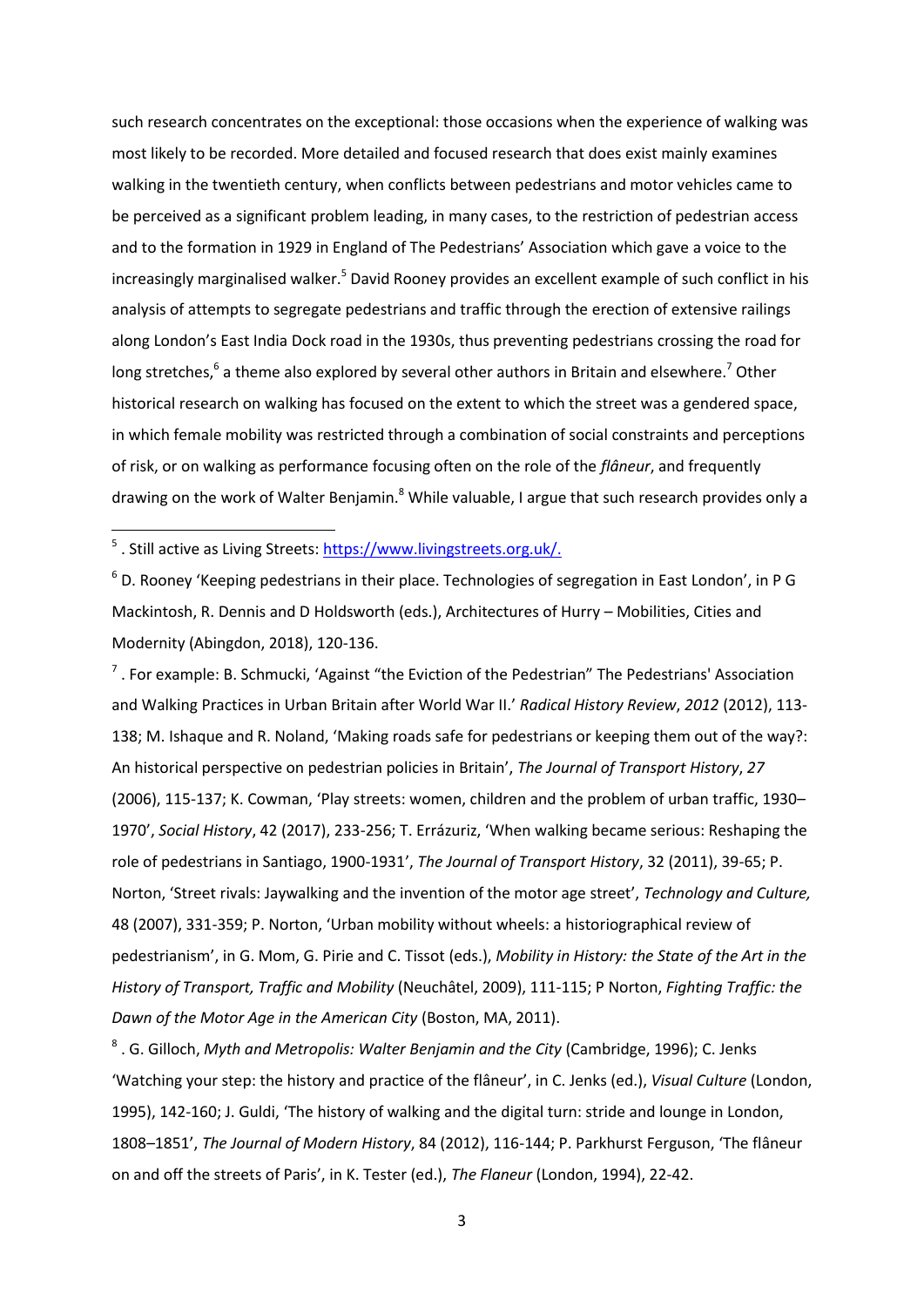very partial view of walking in the past, ignoring the vast array of pedestrian journeys that were undertaken every day to fulfil mundane tasks such as travel for work, to shop and for other errands, or to visit friends. It is such travel that this paper seeks to uncover.

The paper has two main aims: first to describe who walked the streets of London at different times of day and for different purposes; and, second, to interpret these data in the context of nineteenthcentury urban society. Within this framework it is possible to explore variations by gender, occupational group and (to a limited extent) age. The paper argues that in nineteenth-century London the streets provided an environment that could be accessed by most people, and that men and women of all ages and social groups were present on the streets of the city thus creating a culture in which walking was the normal and taken-for-granted means of moving around the urban area. The data do not provide answers to all the questions that could be asked, and they do contain biases which are outlined below. However, this analysis does provide a fuller picture of the varied nature of the pedestrians who walked the streets of London than any other source so far analysed. The streets of other British cities were probably similar, though this cannot be assessed here.

#### **The data**

 $\overline{a}$ 

The records of London's central criminal court (the Old Bailey) provide detailed transcripts of the court proceedings, including statements by victims, witnesses and those accused, and examinations by magistrates. For the period 1674-1913 these data are available in a searchable form through the Old Bailey on-line service.<sup>9</sup> These data have been extensively mined for research on crime, criminality, sentencing and related issues,  $^{10}$  but the statements do also have the potential to be used for other purposes.<sup>11</sup> Much of the crime that came to the Old Bailey had been committed on the street and in other public places (for instance pickpocketing, assault and other crimes against the person), and in such cases the statements made in court also provide a record of who was present when a crime was committed. For the purposes of this paper I have sampled the Old Bailey records from 1801 to 1911, taking one complete year from each decade. To enable easier comparison with other demographic data the sampled years coincide with a census year (i.e. 1801, 1811 1821 etc). For each of these 12 years I searched for the term walk/walking and this produced a sample of 1,785

 $10$ . The related website, the digital panopticon, provides a full introduction to the Old Bailey records, including analysis and references on a wide range of topics related to crime and justice:

### [https://www.digitalpanopticon.org/.](https://www.digitalpanopticon.org/)

<sup>&</sup>lt;sup>9</sup> . Old Bailey on-line: [https://www.oldbaileyonline.org/forms/formMain.jsp.](https://www.oldbaileyonline.org/forms/formMain.jsp)

 $11$ . See for example Peter Andersson's study of pickpocketing in Victorian London which does shed some light on pedestrian behaviour: P. Andersson, '"Bustling, crowding, and pushing": pickpockets and the nineteenthcentury street crowd', *Urban History,* 41 (2014), 291-310.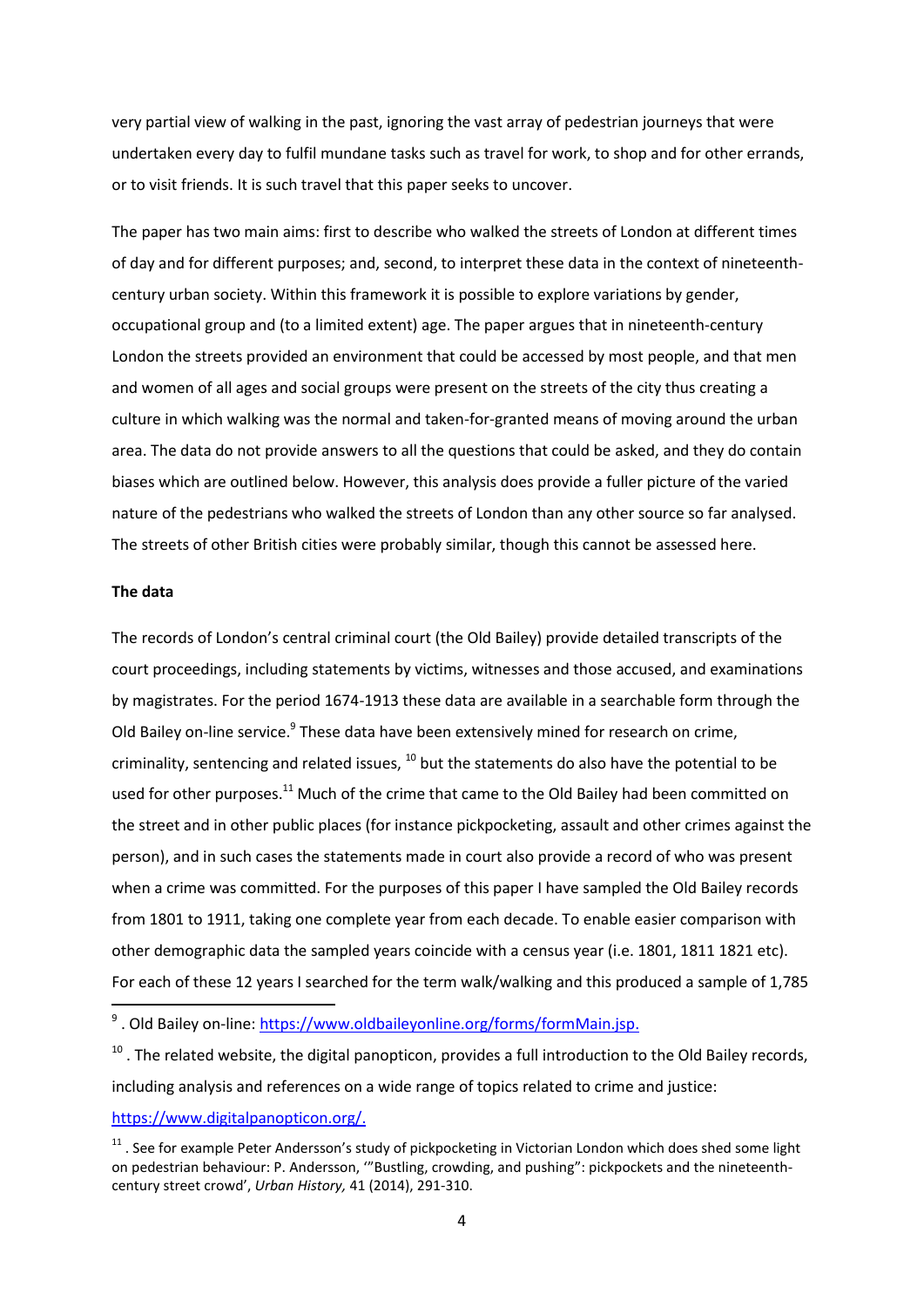offences where walking was directly referred to, sometimes multiple times. This represented 10.3 per cent of all offences recorded in the Old Bailey database for the selected years. Undoubtedly other offences did contain statements from people who walked, but these are difficult to identify. Statements for all the sampled offences were read and data extracted for all those statements by victims and witnesses where the individual was walking on the street and also provided some additional information. Statements by the accused were rarely recorded unless it was obvious that they were walking as part of their normal routine, rather than with the purpose of committing a crime. Statements by police on duty on the street were also not routinely recorded except to provide selected examples of the extent of police presence and their role as a witness. In total this provided information from 539 individuals for whom relevant text was recorded and summary statistics entered into a database.  $^{12}$  These data provide a rich source of information about pedestrians on the streets of London during the nineteenth century.

There are, of course, limitations to the data and biases created by the nature of the source. Data on an individual's gender, whether the person was an adult or a child and on the number of companions were present in all cases. Time of day was indicated with sufficient clarity to classify this as morning, afternoon, evening or night in 89.2 per cent of cases (with a further 5.6 per cent identifiable as daytime rather than evening or night), and walking purpose was either stated or could be inferred in 70.3 per cent of instances. Sufficient information to make a simple occupational classification was provided in 56.6 per cent of statements, but precise age was never mentioned by adult informants. Some locational data are usually given, $^{13}$  but there is rarely sufficient information to deduce the distance walked. Recorded offences were quite evenly spread across different seasons of the year,<sup>14</sup> and the characteristics of those making statements changed little over the century. For the purposes of this paper the statistics used are aggregated for the whole time period to provide a better sample size.

Clearly the data only record information on those who happened to either be a witness to or a victim of a crime that led to an arrest and prosecution at the Old Bailey and thus most cases come from the old city rather than from expanding suburbs. This fact may also lead to three further biases. First, it is likely that more street crime occurred in the evening and at night than during the daytime, and thus it can be suggested that the statements of both victims and witnesses will be biased towards those who were on the streets at the times when crimes occurred. Two other biases relate only to

 $12$ . These represent 30.1 per cent of the data initially sampled.

 $13$ . Spatial analysis of the data is not undertaken in this paper.

 $14$ . Month by month variation is also affected by when cases were heard at the Old Bailey.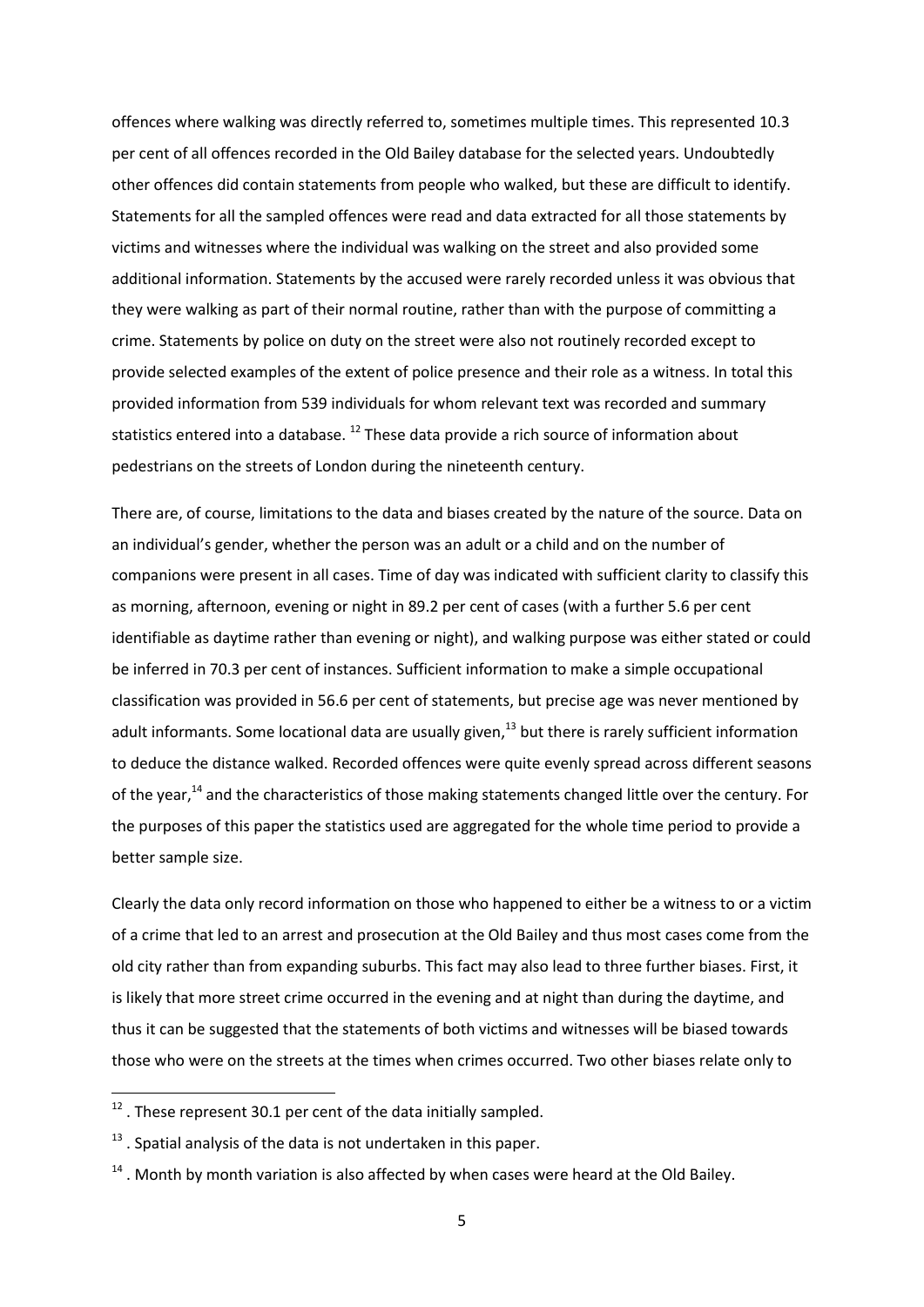victims. It seems probable that those walking alone may have been more vulnerable to crime against the person than those walking with companions, and that a pickpocket would most likely target pedestrians who appeared to have possessions worth stealing: most commonly a handkerchief, money or a watch.<sup>15</sup> Victims may thus be biased towards those who appeared to have more means. The validity of these assumptions can to some degree be tested by comparing the characteristics of victims and witnesses: while victims may have been targeted, witnesses should be a random crosssection of those on the streets at a given time of day. Although 65.3 per cent of all witnesses were walking alone this figure rose to 73.8 per cent for victims of crime suggesting that there was indeed a small tendency for solo travellers to be over-represented in the data. However, there was only a relatively small difference between witnesses and victims with regard to social group: 48.2 per cent of witnesses (where occupation was stated) were in the two highest occupational categories and 53.9 per cent of victims.<sup>16</sup> It is the case today that males are more likely to be targets of crime than females,  $^{17}$  and the same was true in the past. In these data 57.5 per cent of men who made statements had been victims of crime but only 49.1 per cent of women. However, with the above exceptions the characteristics of victims and witnesses were largely similar.

The fact that all the pedestrians recorded for this study encountered a street crime (either as victim or witness) could give the impression that walking the pavements of London was particularly dangerous. However, this is unlikely to have been the case. Crime rates in the nineteenth century were relatively low, and for the most part fell over the century.<sup>18</sup> The court records do not of course give any indication of who was on the street but did not encounter a crime, and there are no other comprehensive sources that could provide this information. However, for a different project I have been studying a large number of nineteenth and early-twentieth century diaries for the purposes of examining all forms of everyday mobility. In these diaries travel on foot occurs frequently but only one incident of pickpocketing (at a railway station in mid-nineteenth century London) was recorded. The vast majority of travel on foot (and by other means) was unproblematic.<sup>19</sup> In the following

- <sup>18</sup> . Emsley, *Crime and Society*; Jones, *Crime, protest, community and police*.
- $19$ . Some 50 diaries from c1800 to 1960 have been studied in detail. More information about this research can be found in: C. Pooley, 'Cities, spaces and movement: everyday experiences of urban

<sup>15</sup> . See for instance: D. Jones, *Crime, Protest, Community and Police in Nineteenth-Century Britain* (London, 1982); C. Emsley, *Crime and Society in England, 1750-1900* (London, 2010); P. Andersson, *Street Life in Late Victorian London: the Constable and the Crowd* (Basingstoke, 2013).

 $16$ . A simple four category classification of occupations was used. Details are given in table 1.

<sup>17</sup> . S. Smith, *Crime, Space and Society* (Cambridge, 1986).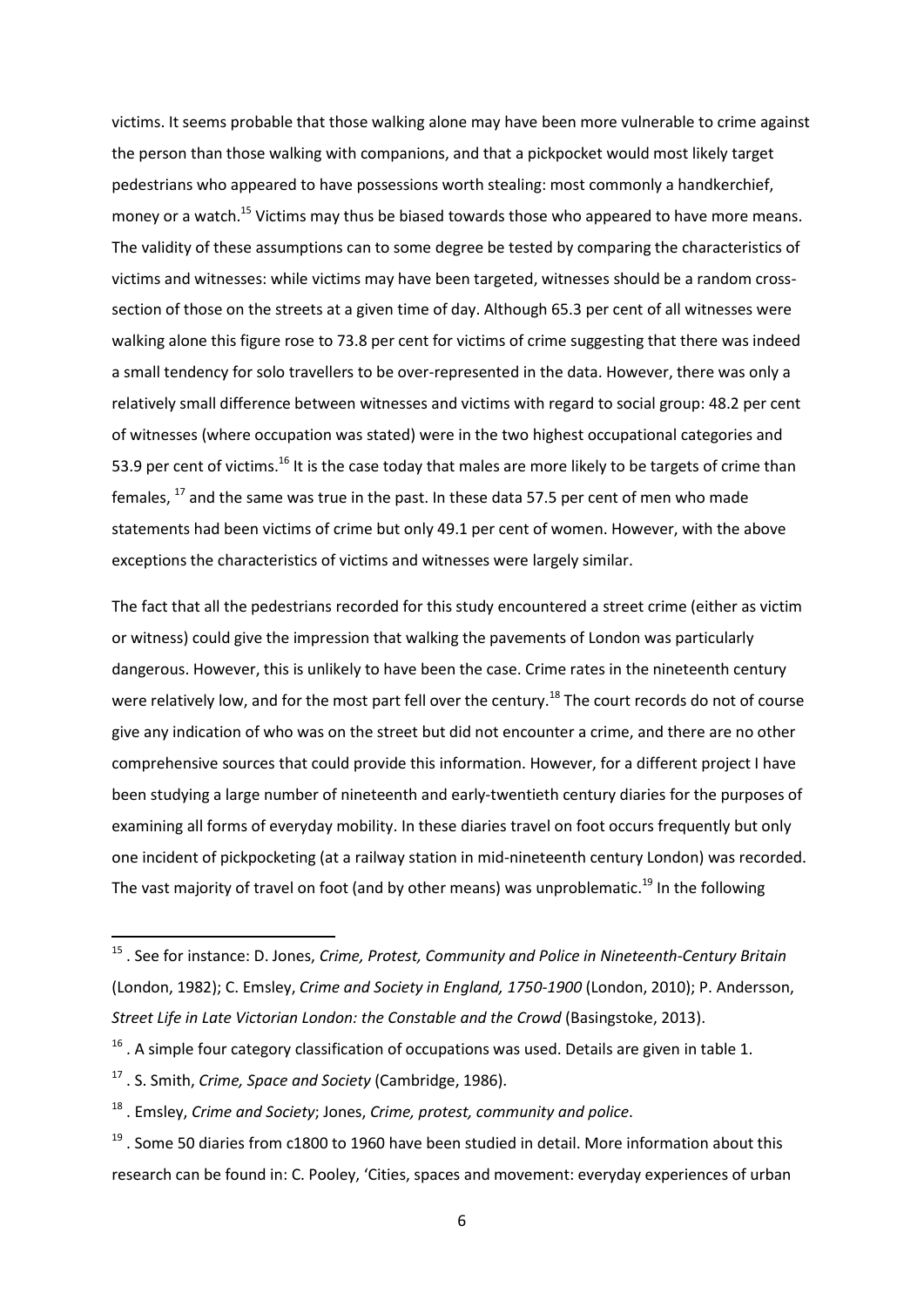sections the characteristics and experiences of London pedestrians are explored and set within a broader social and cultural context.

#### *Who was on the street?*

Bearing in mind the caveats outlined above, the data can be used to provide one view of who walked the streets of nineteenth-century London. Table 1 summarises this information for the entire period as there was little variation between sample years. Overall some 80 per cent of those giving statements as victims or witnesses were male and over 90 per cent were classified (by me) as adult.<sup>20</sup> Pedestrians who gave statements were quite evenly distributed between the four occupational categories used in the analysis, with those in low or unskilled occupations the least likely to appear as a witness or victim. However, in 43.4 per cent of cases no occupational data were available. Over 40 per cent of those giving statements at the Old Bailey were walking the streets in the evening and over 50 per cent of walking activity classified as for leisure activities. These two characteristics are obviously related as most daytime walking would be most likely to occur for workrelate purposes. Almost 70 per cent of pedestrians who gave statements were walking alone and almost a quarter had just one companion. Walking in large groups was rare. To summarise, what these data show is that although men dominated the streets a substantial minority of pedestrians were female; that people of all occupational classes walked the streets of London; that most people walked alone for at least some of their journeys, and that the streets were busy with pedestrians in the evening and also late into the night.

#### **Table 1 here.**

**.** 

Comparison of male and female pedestrians (Table 2) shows only small differences in the characteristics of men and women who walked London's streets (and who gave statements at the Old Bailey). More men walked alone than did women, but over half of all female pedestrians were alone on the street. Walking in the evening and walking for leisure were overwhelmingly the most common characteristics for both men and women, though women were more likely than men to walk in the afternoon and men were more likely to walk in the morning and at night. For men travel for work was the second most important reason for walking, and this was also the case for women if

travel in England c1840-1940', *Urban History*, 44 (2017), 91-109; C. Pooley, 'Travelling through the city: using life writing to explore individual experiences of urban travel c1840-1940', *Mobilities*, 12 (2017), 598-609.

<sup>20</sup>. Minors usually stated their age in their statement but this classification is to some extent arbitrary as otherwise age was not given.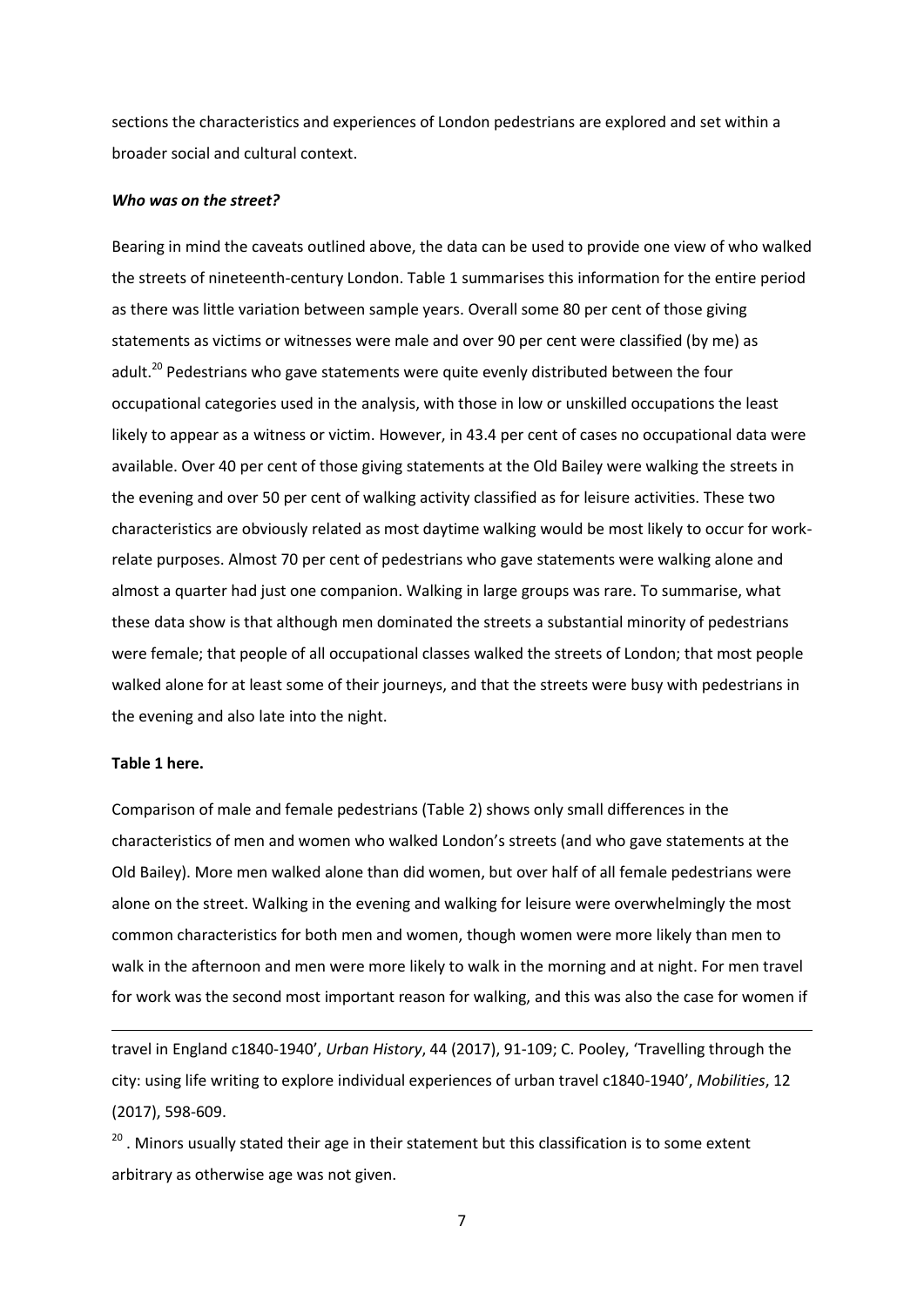journeys classed as 'errands' are viewed as normal female work related to home and house care. Where identifiable such journeys were all associated with unpaid female labour of some kind. Occupations were only available for 56.6 per cent of those giving evidence (and for only 19.8 per cent of women) so data on variations in the characteristics of pedestrians by occupational class must be interpreted with care due to some small numbers (Table 3). Overall, differences between occupational categories are small. Those in professional and non-manual occupations were most likely to be on the streets in the morning (possible because some had more flexible working patterns), but for all classes most recorded pedestrian activity occurred in the evening. Those in skilled manual work were most likely to be walking at night. More than 70 per cent of walkers in all occupational groups travelled alone, with those in low-skilled work least likely to be with a companion. Travel for leisure was the most important category in all occupational classes, but with those in skilled manual occupations most likely to be undertaking leisure travel. Travel for work was most common for both those in professional work and for the low skilled. In summary, the population that travelled the streets of London during the nineteenth century was clearly diverse, was drawn from all groups within society, and travelled for a wide variety of reasons at all times of the day and night. There are some consistent patterns in the data (for instance the predominance of evening leisure walking), but these may relate primarily to the nature of the data which reflect when street crime was most likely to occur.

#### **Table 2 here**

#### **Table 3 here**

#### **Individual testimonies**

While the aggregate analysis presented above can provide a useful overview of the characteristics and diversity of pedestrians in nineteenth-century London, the detailed individual statements from witnesses and victims provide much more informative insights into the nature and experience of pedestrian travel. This section draws selectively on these qualitative data. In any analysis of text there will always be issues of selection bias. The statements of witnesses and victims provide a rich source and just those portions selected and recorded for this research amount to some 60,000 words. These have all been read carefully and those quotes used have been selected to be representative of the diverse range of walking experiences recorded. In the following section I use these testimonies to explore in more detail the characteristics of those on the street in nineteenthcentury London, when they walked and their reasons for travelling.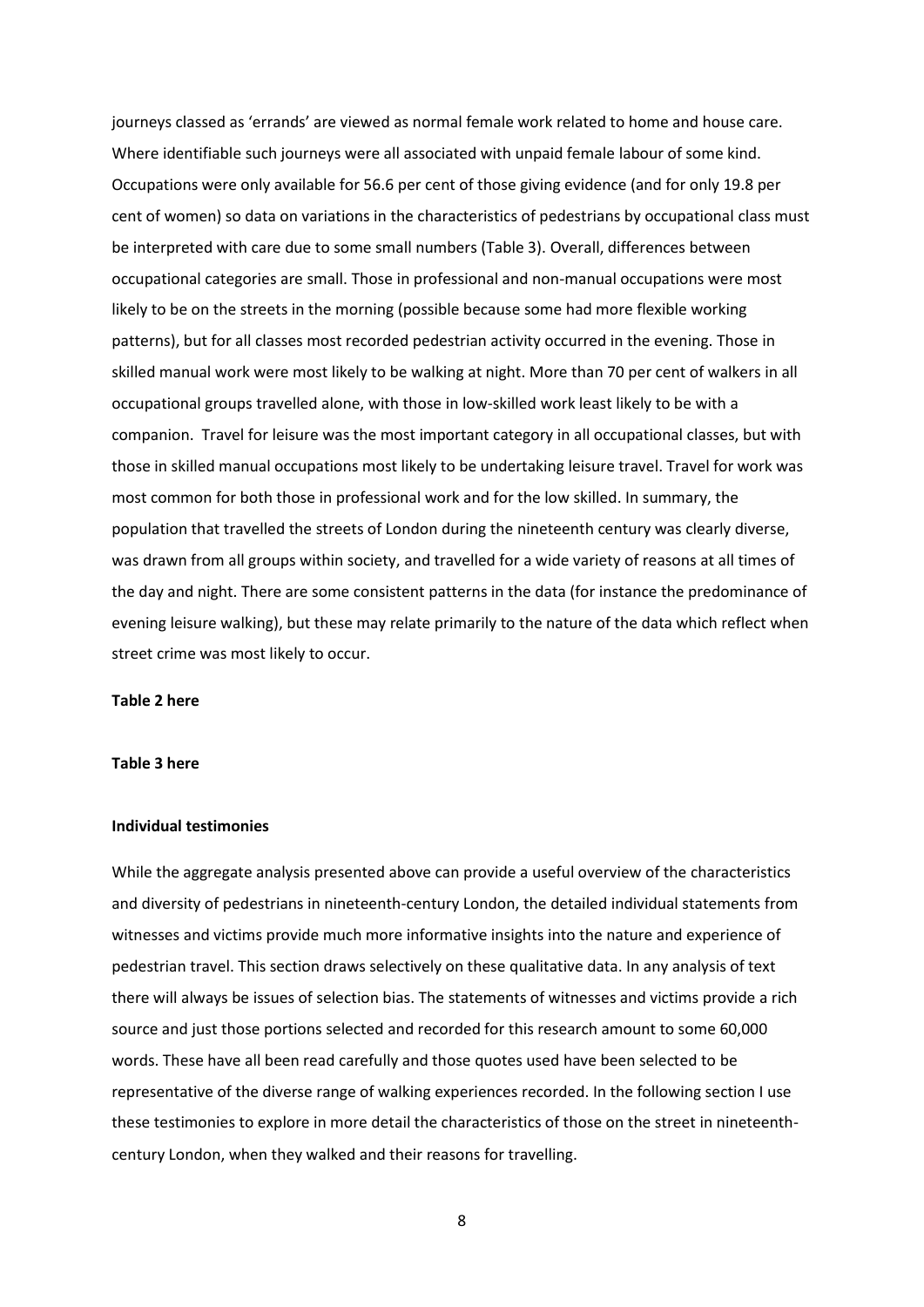#### *Why people walked*

**.** 

Travel to and from a workplace, or in the course of employment, was a regular part of the lives of most men and some women, though such journeys are probably under-represented in the Old Bailey data as they occurred at times and in places where crime was less likely than it was for leisure trips. Frederick Austin and Robert Burns (quoted below) were both ordinary working men undertaking a routine journey to or from work when they encountered crime (one as a witness and one as victim). Such journeys were commonplace and would have formed a large part of the daytime pedestrian activity in London or any large city.

I am a bricklayer, and live at 3, Eaton-place, Princes-terrace, Regent's-park. On 30th May, I was going to my work, and met Miss Vaughan—before I met her, I met six young chaps running round the corner from the Queen's-road—they were running from the direction of Miss Vaughan, coming from the Queen's-road, towards Princes-terrace, and they turned down by the corner of a public-house<sup>21</sup>

On the following Tuesday, the 30th, I left work at 10.30 p.m., and met the prisoner in Abbot Road about 800 or 900 yards from the works—I was on my way home; we were passing each other—he said, "Now you b—bastard"—I was walking rather sharp; when I had got on about two paces I looked round, and saw him pointing a revolver at the upper part of my body.<sup>22</sup>

Women also walked at all times of the day both for paid employment and as part of their many unpaid household duties which included shopping and other necessary tasks. Ellen Madden was walking with a friend on her way home from work in the evening when she was the victim of an assault, and Elizabeth Fox was returning alone from an errand to buy ribbon when she was robbed. Both examples are typical of the many everyday walking trips that women in nineteenth-century London undertook:

I live at 8, Half Moon Court, Portpool Lane—on November 2nd, about 6 p.m., I had just left off work, and was walking up Holborn with a friend—the prisoner came out of a publichouse with a friend, with a jug in her hand—her friend took the jug from her—the prisoner

 $21$ . Witness statement by Frederick Austin, 8<sup>th</sup> July 1861. Old Bailey (OB) Ref: t18610708-544.

 $^{22}$ . Victim statement by Robert Burn, 12<sup>th</sup> January 1891. OB Ref: t18910112-154.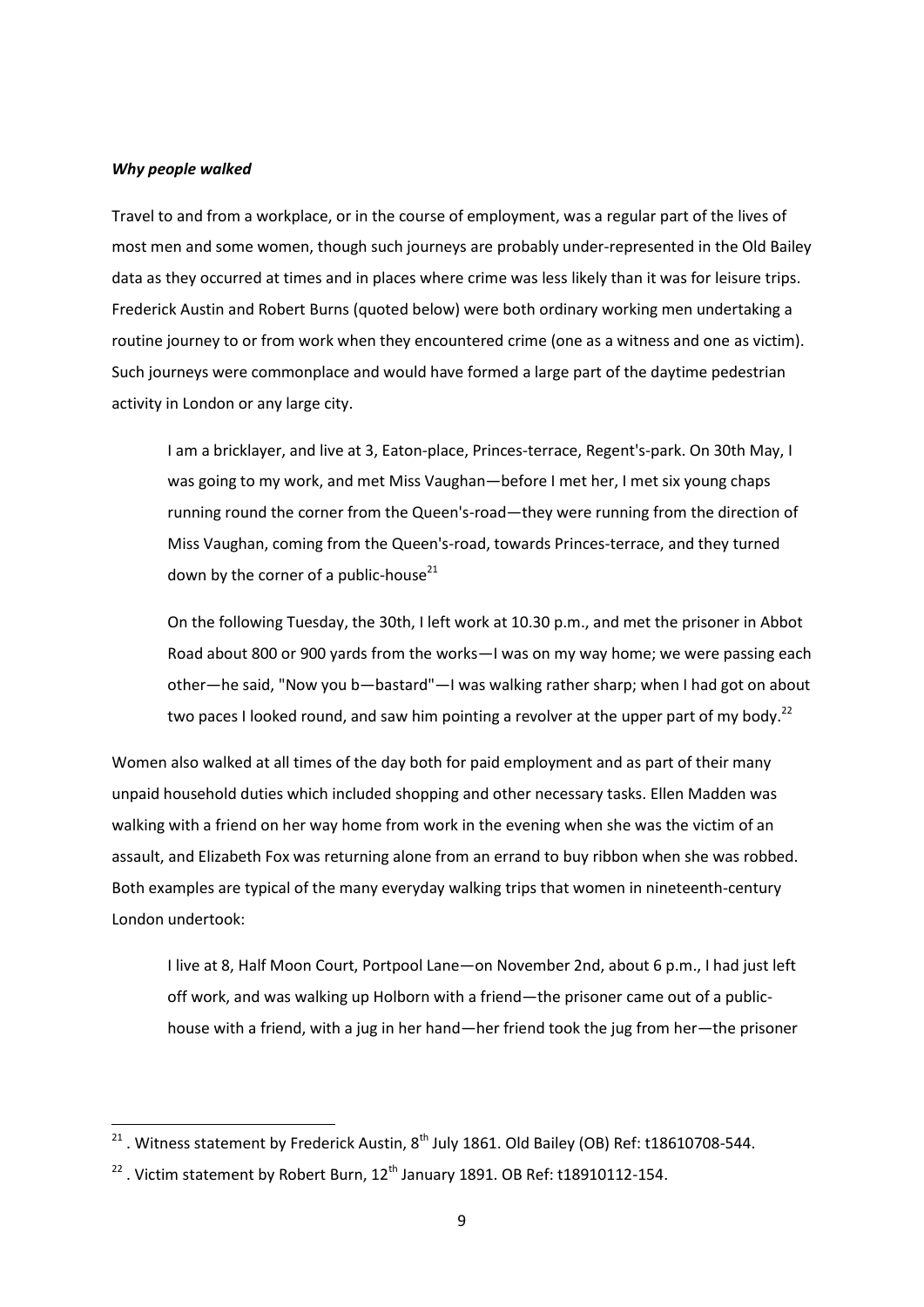followed me and called me bad names, and struck me on my eye with a knife, and a second blow across my right ear.<sup>23</sup>

I am a widow, and live in Gloster-terrace, Mile End-road. On the 24th of September, at six o'clock in the evening, I was in Whitechapel - I had been to buy some ribbon, and returning about seven o'clock, the prisoner was standing at the corner of Mr. Mears's, the bell founder …. 24

Children were also often used for household errands, or to assist with mundane aspects of female work. In these ways women could combine their duties (paid or unpaid) with child care. It was not uncommon for quite young children to be walking the streets in nineteenth-century London, although they featured relatively rarely as either victims or witnesses of crime.<sup>25</sup> The experience of James and Eliza Hall, sent on a work-related errand by their mother, was not atypical:

I am the wife Thomas Hall , we live at No. 14, Great Ormond-yard, Great Ormond-street, I am a laundress. On Friday last I was employed to iron four shirts, they belonged to Mr. Waterfield. I sent them home by two of my children; James Hall was one of them, he is six years old; his sister, Eliza Hall, was with him, she is eight years old. I sent them home with them about seven o'clock in the evening, they were to go to Brunswick-row, Queen-square; I heard that the shirts were lost.<sup>26</sup>

Although for much of the nineteenth century school attendance was highly variable, $^{27}$  it was completely normal for those children who did attend a school to walk unaccompanied by an adult: sometimes with friends and sometimes alone. Inevitably, on occasion, the children encountered some form of criminal behaviour. Robert Worth and Annie Edgely are typical examples: both children walked alone and the statements given also indicate the sort of distances that children might travel locally from home to school:

I was going home from school, it was about a quarter past twelve I go to school at Mr. Parry's, by Hackney turnpike, I had my watch with me then in my waistcoat pocket, I put the

 $^{23}$ . Victim statement by Ellen Madden,  $16^{th}$  November 1891. OB Ref: t18911116-34.

 $24$ . Victim statement by Elizabeth Fox,  $24<sup>th</sup>$  October 1821, OB Ref: t18211024-53.

 $25$ . Children or youths formed only 6.7 per cent of the statements recorded.

 $26$ . Victim statement by Ann Hall on behalf of her two chidren who were robbed in the street, 3<sup>rd</sup> April 1811. OB Ref: t18110403-87.

<sup>27</sup> . H. Silver, *A Social History of Education in England* (London, 1973).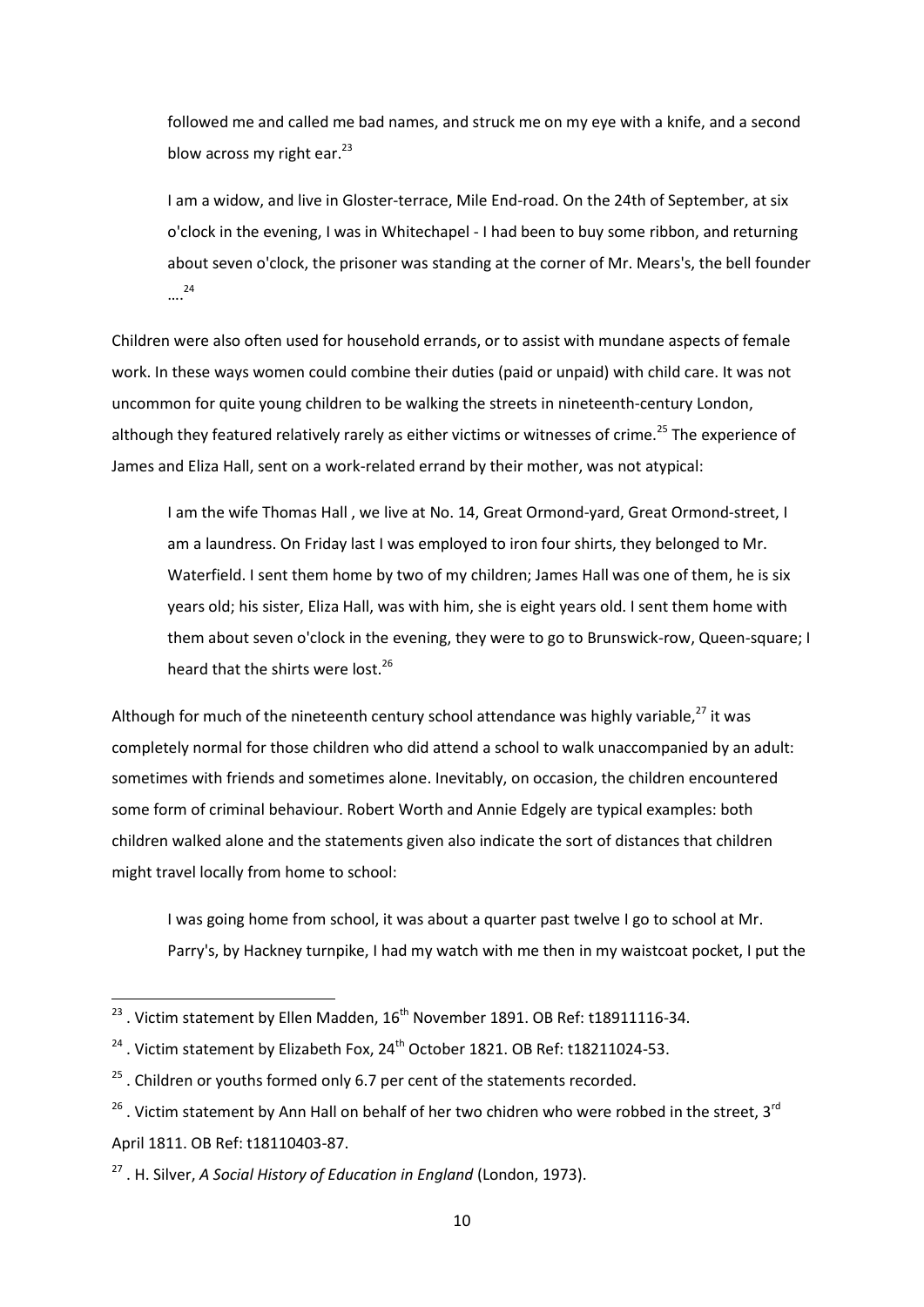chain through my waistcoat button hole. … Q. Whereabouts was it that anything happened to you. - A. Almost facing of the Nag's Head, about a quarter of a mile from the school, and about half a mile from my father's house. I was in the road walking towards my father's. Three men came all of a row, they met me. $^{28}$ 

I live at 46, Gurley Street, New Kent Road—I have a daughter named Annie Gertrude, who was six years old on Monday—she left home to go to school, six minutes' walk off, and at 10.30 I met a policeman with her outside my house  $-1$  do not know the prisoner.<sup>29</sup>

Although it is likely that most everyday journeys covered familiar territory, such as the travel to work or school outlined above, on occasion people needed to walk to unfamiliar destinations. Elizabeth Pickard had reason (unspecified) to go from her home to Gray's Inn Road, a distance of some three kilometres (two miles). She was unsure of the way, asked directions and was led the wrong way and then robbed. While most such journeys were almost certainly unproblematic this example does demonstrate clearly that when necessary women walked alone to neighbourhoods with which they were unfamiliar:

I am the wife of Henry Pickard, of 75, Devon-shire-street, Lisson-grove—he is a horse-Breaker—about 5 o'clock in the afternoon of 20th May, I was in Great Queen-street, and saw the prisoner there—I asked him to direct me to Gray's Inn-road—I took out my purse and gave him the direction which I had in it—he told me he knew where it was well, he would show me, and as he read the direction he passed a little way to show me—instead of showing me the right direction he took me quite the reverse—he walked with me, I should say, about five minutes, and then snatched my purse from my hand … (OB Ref: t18610610- 474).<sup>30</sup>

The distances over which people walked are rarely recorded, but the implication from most statements is that they were over relatively modest distances within a few kilometres of home. However, some men tramped the streets for long periods when unemployed and looking for walk. For instance David Kenrick stated that he had been walking all day when he was charged with (and found guilty of) breaking and entering a warehouse which he had stopped for a rest:

 $^{28}$ . Victim statement by Robert Worth (age 9),  $30<sup>th</sup>$  October 1811, OB Ref: t18111030-46.

 $29$ . Victim statement by Patrick Edgely on behalf of his daughter Annie (age 6),  $4<sup>th</sup>$  May 1891. OB Ref: t18910504-441.

 $30$ . Victim statement by Elizabeth Pickard,  $10^{th}$  June 1861. OB Ref:t18610610-474.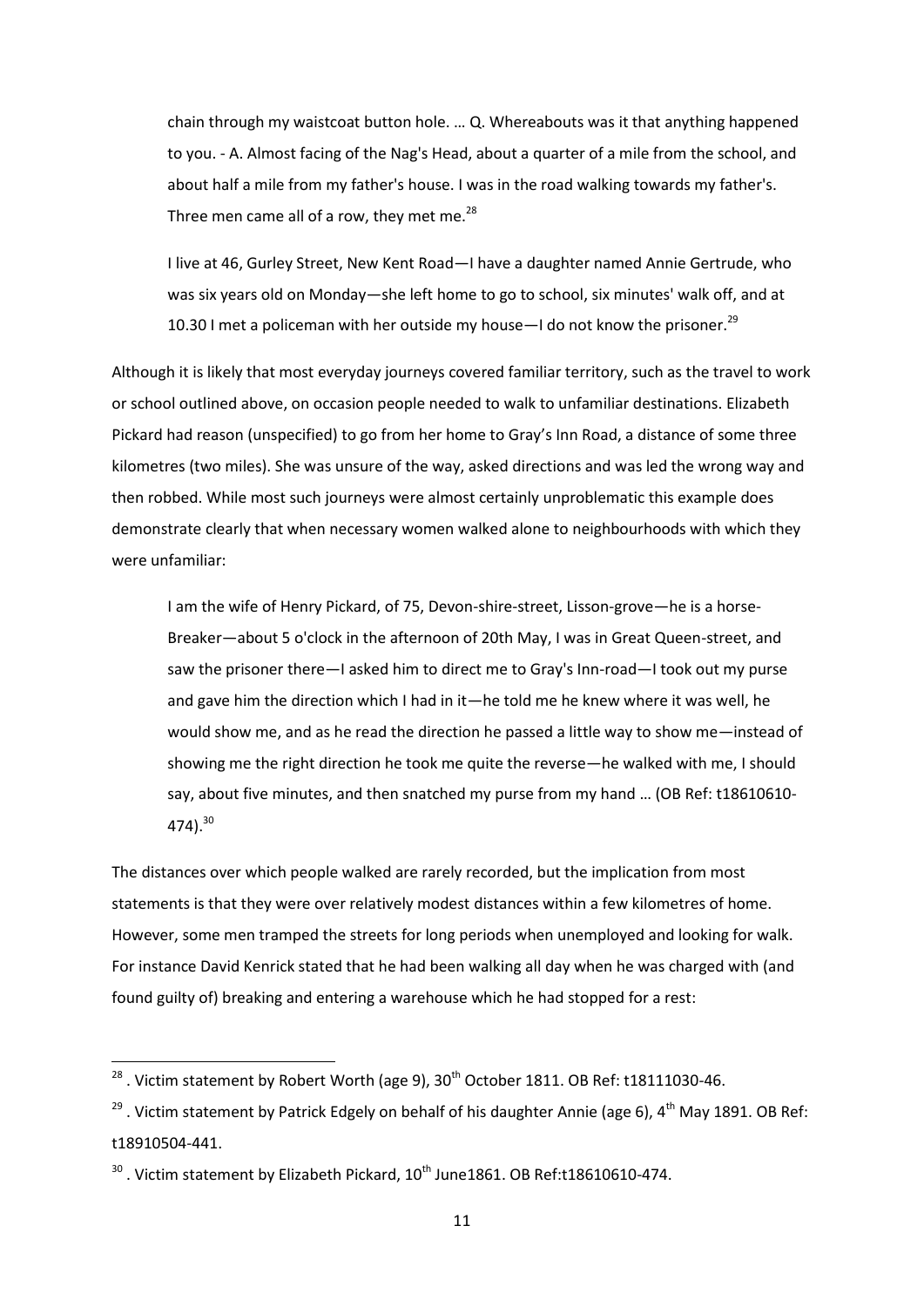I had been walking about all day looking for work; so after I looked for work up to 7 o'clock, I walked round, and being without lodging, and knowing the firm through working there, I got over the wall. $31$ 

By far the commonest reason given for walking the streets of London (where journey purpose was stated or could reasonably be implied) was for leisure activities, especially in the evening. This was true of both men and women and people from all occupational backgrounds. In many cases a victim stated that they had been drinking alcohol which may have contributed to their vulnerability. This may have been the case for Samuel Cooper, a labourer who endured an attempted robbery while walking home after an evening drinking. At the other end of the social scale William Lewers was a barrister who had been dining with friends at a smart hotel beside the river Thames at Greenwich and was robbed while taking the short walk back to the nearest station to travel home. There is no specific mention of intoxication on this occasion but no doubt the companions had dined well. This example also reminds us that for longer journeys, especially for those who could afford to use public transport, walking was often part of a multi-mode trip.

I am a labourer , and live at No. 9, Duke-street, Commercial-road. On Saturday night, the 1st of January, I was returning home through Wentworth-street, Spitalfields ; I was a little in liquor...<sup>32</sup>

I am a Barrister, and have chambers at 3, Brick-court, Temple—on Saturday, 11th May, I had been dining at the Trafalgar, at Greenwich, along with other members of the Durham Sessions, and Between half-past 10 and 11 o'clock I was returning with my friends to the station—when we got near the railings of the College the prisoner and another man came up—I was walking with my friend Mr. Shield—the prisoner caught at my watch-chain, and it immediately went—. 33

Victorian London had a thriving night-time economy with plentiful opportunities to drink in pubs, beer houses and cafes at most times of the night and, consequently, the streets of London were rarely empty of pedestrians. <sup>34</sup> The example of Henry Turner (below) shows how an apparently

 $31$  . Prisoner's statement by David Kenrick, 24<sup>th</sup> June 1901. OB Ref: t19010624-478.

 $32$ . Victim statement by Samuel Cooper,  $6<sup>th</sup>$  January 1831, OB Ref: t18310106-146.

 $33$ . Victim statement by William Lewers,  $10^{th}$  June 1861. OB Ref: t18610610-518.

<sup>34</sup> . B. Harrison, *Drink and The Victorians: The Temperance Question in England 1815–1872* (Keele, 1994); J. Greenaway, *Drink and British Politics since 1830: a Study in Policy-Making* (Basingstoke,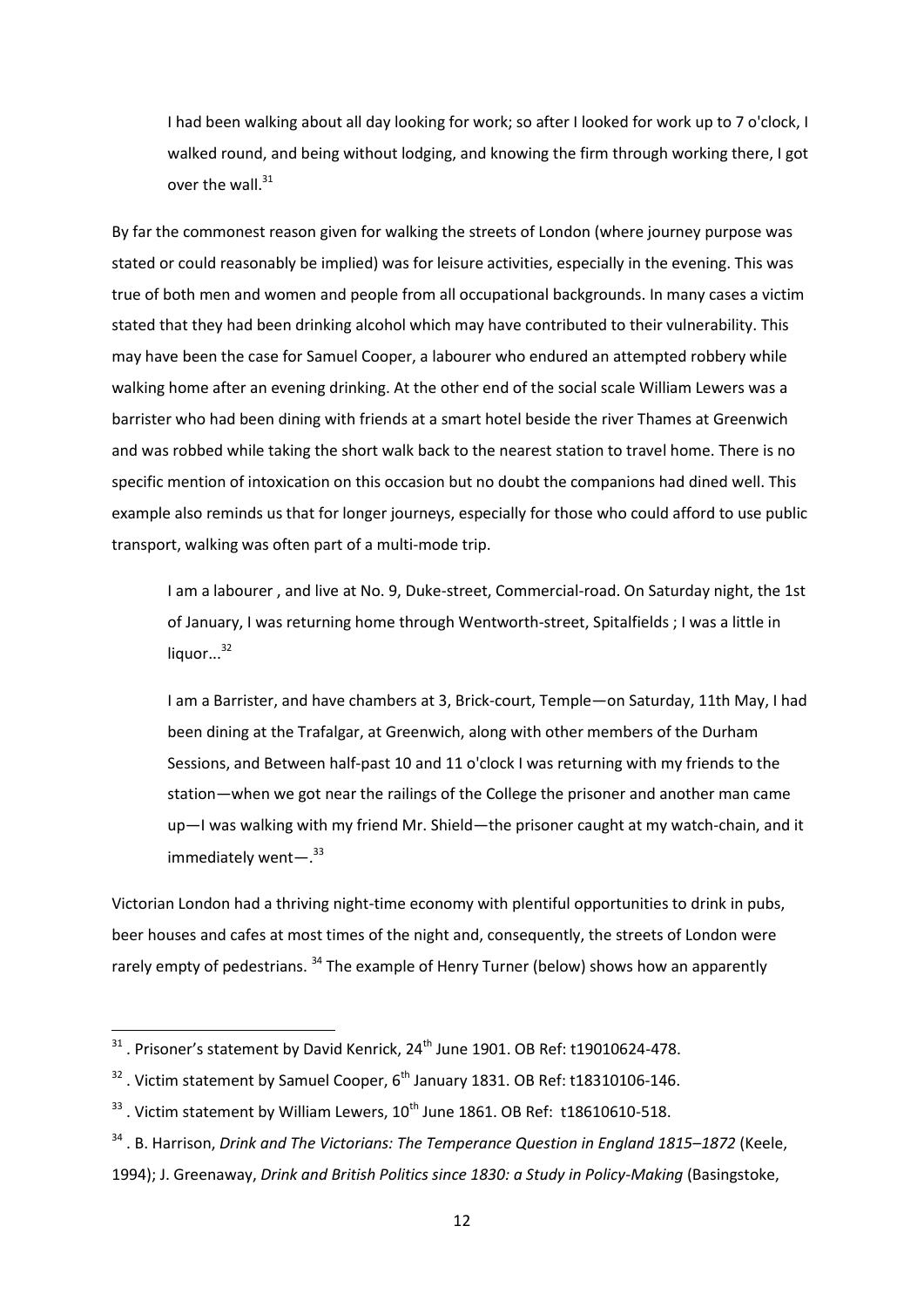respectable tradesman could move from routine travel home by bus to walking and drinking (though he claims not to excess) with friends and eventually falling prey to crime in the early hours of the morning. Women were also present on London's streets at night, some working as prostitutes procuring men (such as Elizabeth Collins cited below), but many others were simply out enjoying night-time entertainment with friends as appeared to be the case for Ellen Fairway who was witness to a night-time assault:

I am a journeyman Butcher, and live at Hoxton Old Town—on Saturday, 19th May, I was working at Brixton-hill—I was returning home from my employment that evening—I came to London-Bridge on the' *Bus*—I there met a friend of mine, a Baker, and we went to his Brother's, at Dock head—I remained there till about 1 in the morning—we had something to drink there, but I was as sober as I am now—on my way from Dock head to London-Bridge I met a female, and went with her to a public-house...<sup>35</sup>

I live at 26, Brunswick Street—I have been living with, the prisoner for some years—I have been getting my living as an unfortunate walking the Strand and Fleet Street ....<sup>36</sup>

I am single, and live in Giffin-street, Deptford. I get my living by shirt-making—I was walking in High-street, between twelve and one o'clock, on the night in question, and saw Welsh walking just before me—I saw the prisoner come behind her and kick her...<sup>37</sup>

Finally, in this section exploring the varied reasons why people walked the streets of London at different times of the day and night, it is important to emphasise that not all leisure activity involved late-night drinking and associated activities. When Mary Mahoney encountered crime she was simply visiting her father's house on a rare evening off work, undertaking what would have been a routine 30 minute walk:

I am single, and live with Mr. Allman, in Upper Stamford-street; my father lives in Bondcourt, John-street, Commercial-road. On Sunday night, the 12th of September, my mistress

2003); J. Nicholls, *The Politics of Alcohol: a History of the Drink Question in England* (Manchester, 2009).

 $35$ . Victim statement by Henry Turner,  $10^{th}$  June 1861. OB Ref: t18610610-527.

**.** 

 $36$ . Victim statement by Elizabeth Collins,  $6<sup>th</sup>$  April 1891. OB Ref: t18910406-379.

 $37$ . Witness statement by Ellen Fairway,  $12<sup>th</sup>$  May 1851. OB Ref: t18510512-1204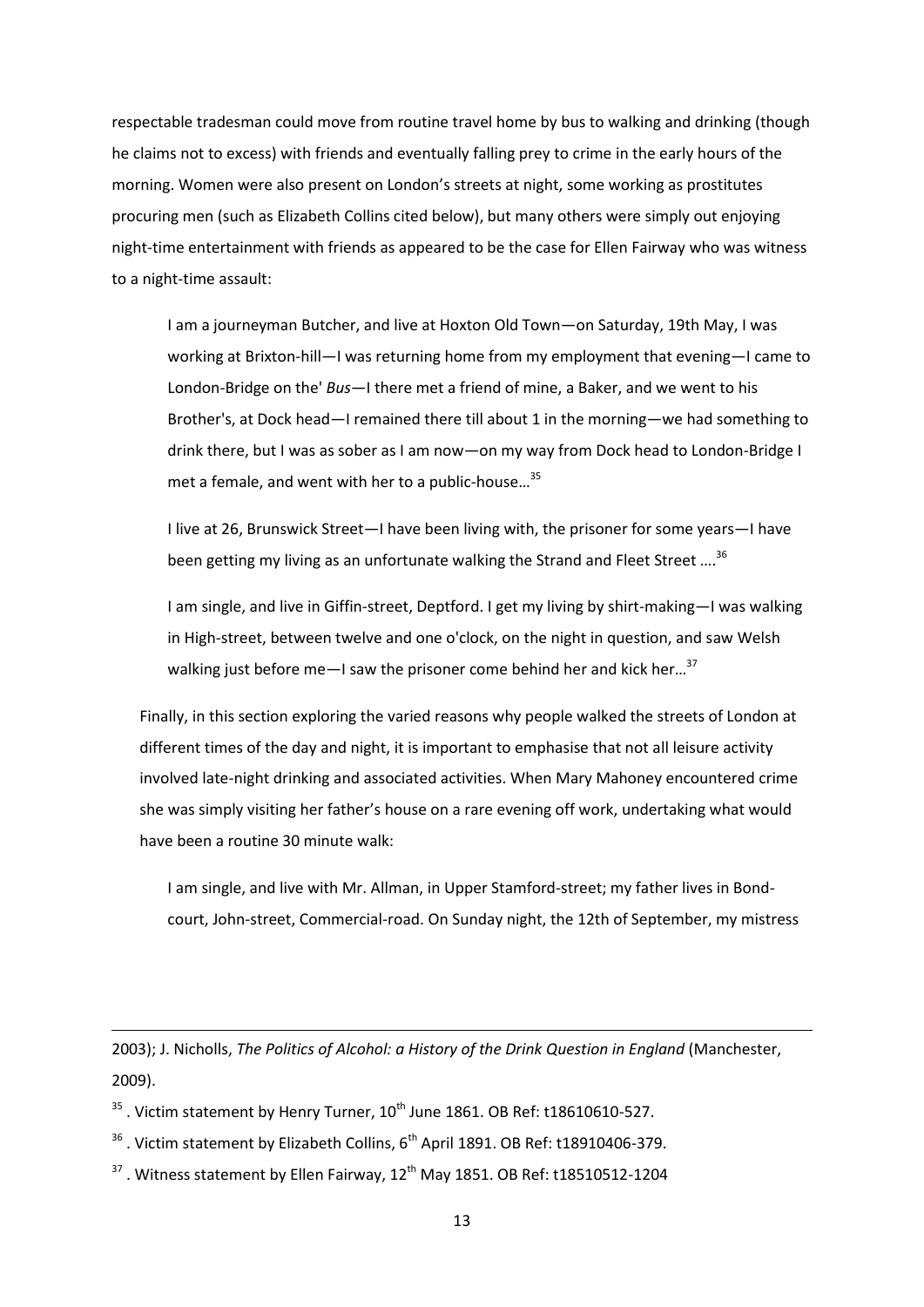gave me leave to go home—I left about eight o'clock, and met my sister Margaret and George Lartin, and went with them towards my father's house ....<sup>38</sup>

#### *Companions on the street*

**.** 

While walking for leisure was often a sociable activity, undertaken with friends or relatives, utility walking undertaken to perform routine everyday tasks was more often undertaken alone. Also, at the end of an evening out a final journey home could be unaccompanied and, as shown above, a majority of walking trips recorded in the witness and victim statements by both men and women were carried out without companions. Ann Pulham was walking alone, after dark, in an area some two kilometres from her home. The journey purpose is not stated but she was clearly a respectable woman for whom travelling unaccompanied in London some distance from where she lived was quite normal. Similarly, Elizabeth Sanderson, who worked as a servant, appeared to be undertaking a routine journey home on her own when she witnessed a crime. Walking alone was also normal for people who could clearly afford to use public transport if they wished: Rees Price (a surgeon) walked alone some three kilometres (two miles) from his home on what would have been a dark September evening.

I am single, and live at 18, De Beauvoir terrace, De Beauvoir-town, and am a telegraphic clerk—about 6 o'clock on the evening of the 12th January I was walking in Shoreditch—it was rather dark—I was attacked by three persons—the prisoner was among them—they caught hold of my bag, and pulled me a little way up a court, and when the prisoner found I did not leave hold of my bag he struck me on the cheek … *Cross-examined by* MR. COOPER. *Q.* You say it was rather dark? *A.* Yes—I had my veil down—this was at the corner of Eyre'salley—it was all done in the course of half a minute—I was very much alarmed and frightened.<sup>39</sup>

I am servant to Joseph Albert, a butcher, in, Arawell-street. About nine o'clock, on the 15th of April, I was coming home, and saw Robertson walking to and fro near the shop—I watched him, saw him make two or three attempts, and at last take a piece of beef off the block …. 40

<sup>&</sup>lt;sup>38</sup>. Victim statement by Mary Mahoney, 29<sup>th</sup> November 1841. OB Ref: t18411129-282.

 $39$ . Victim statement by Ann Pulham, 28<sup>th</sup> January 1861. OB Ref: t18610128-162.

 $40$ . Witness statement by Elizabeth Sanderson,  $10^{th}$  May 1841. OB Ref: t18410510-1371.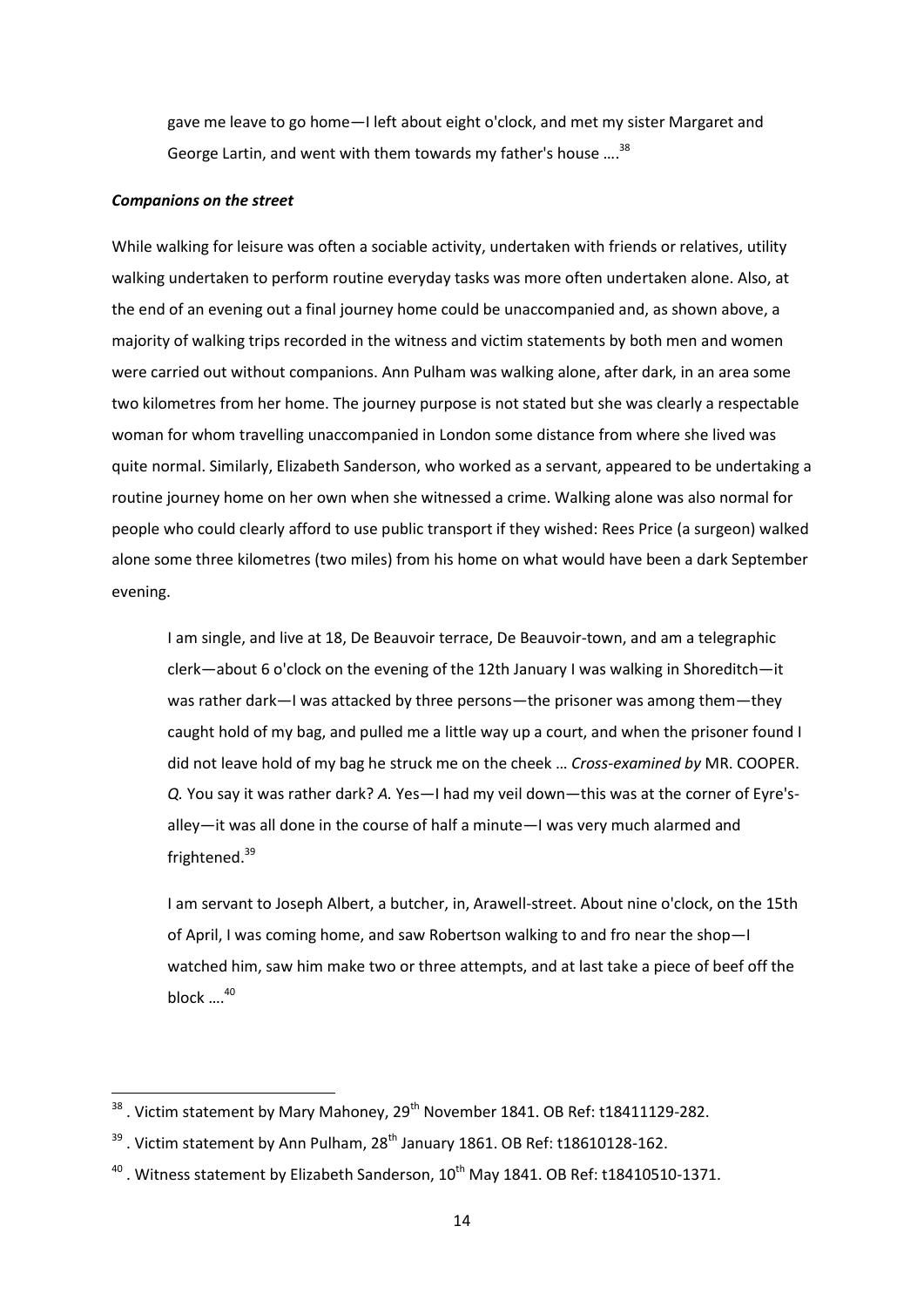I am a surgeon , and live in Cannon-street, City. On the 24th of July between eight and nine o'clock at night I was walking down the Commercial-road , holding up my umbrella, as it rained hard; the prisoner suddenly presented himself before me, so as to stop me …<sup>41</sup>

Both women and men also travelled with companions for a variety of purposes during the day, through the evening and well into the night. Men, women and children often, of course, walked together as a family, but small groups of men and women could also be found on the streets – especially in the evenings. The testimonies of Sarah Clark, Dennis Humbert and Albert Evans provide some typical examples:

I am single, and am a crape collar-maker. On Thursday, 16th Jan., I was walking with my sister along the Whitmore-road, Shoreditch—I had a parcel in my hand, containing eighteen crape collars and a pair of sleeves—a person came behind, put his hand over my shoulder, snatched the parcel, and ran away ....<sup>42</sup>

I am a coal-merchant . On the 26th of August, about a quarter past nine o'clock at night, I was at the corner of Neptune-street, Ratcliffe-highway, walking with a lady, my daughter and another lady were behind, and behind them my son. Just as I got round the corner into Wellclose-square, I saw three boys apparently at play ....<sup>43</sup>

I am a porter, of 3, New Court, Spitalfields—on 25th November, about midnight, I was walking in Wheeler Street, with three persons—I bade them good night, and a man from behind put his hand into my trousers pockets, which were empty.<sup>44</sup>

Even when people walked without companions they would rarely be alone on the street. It is clear from witness and victim statements that the streets of London were full of people at almost all times of the day and night, with frequent references to a crowd gathering or obstructing a path. Although a mass of people could provide cover for crimes of theft from the person, the presence of others on the street could also have been reassuring. It was often the case that an incidence of pickpocketing was noticed by another pedestrian before the item was missed by the victim, with the witness helping to identify and apprehend the perpetrator of the theft. The following statements all make

 $41$ . Victim statement by Rees Price,  $12<sup>th</sup>$  September 1821, OB Ref: t18210912-88.

 $42$ . Victim statement of Sarah Clark, 3 $^{rd}$  February 1851. OB Ref: t18510203-495.

 $43$ . Victim statement of Dennis Humbert, 12<sup>th</sup> September 1821. OB Ref: t18210912-188.

 $44$ . Victim statement of Albert Evans,  $14<sup>th</sup>$  December 1891. OB Ref: t18911214-124.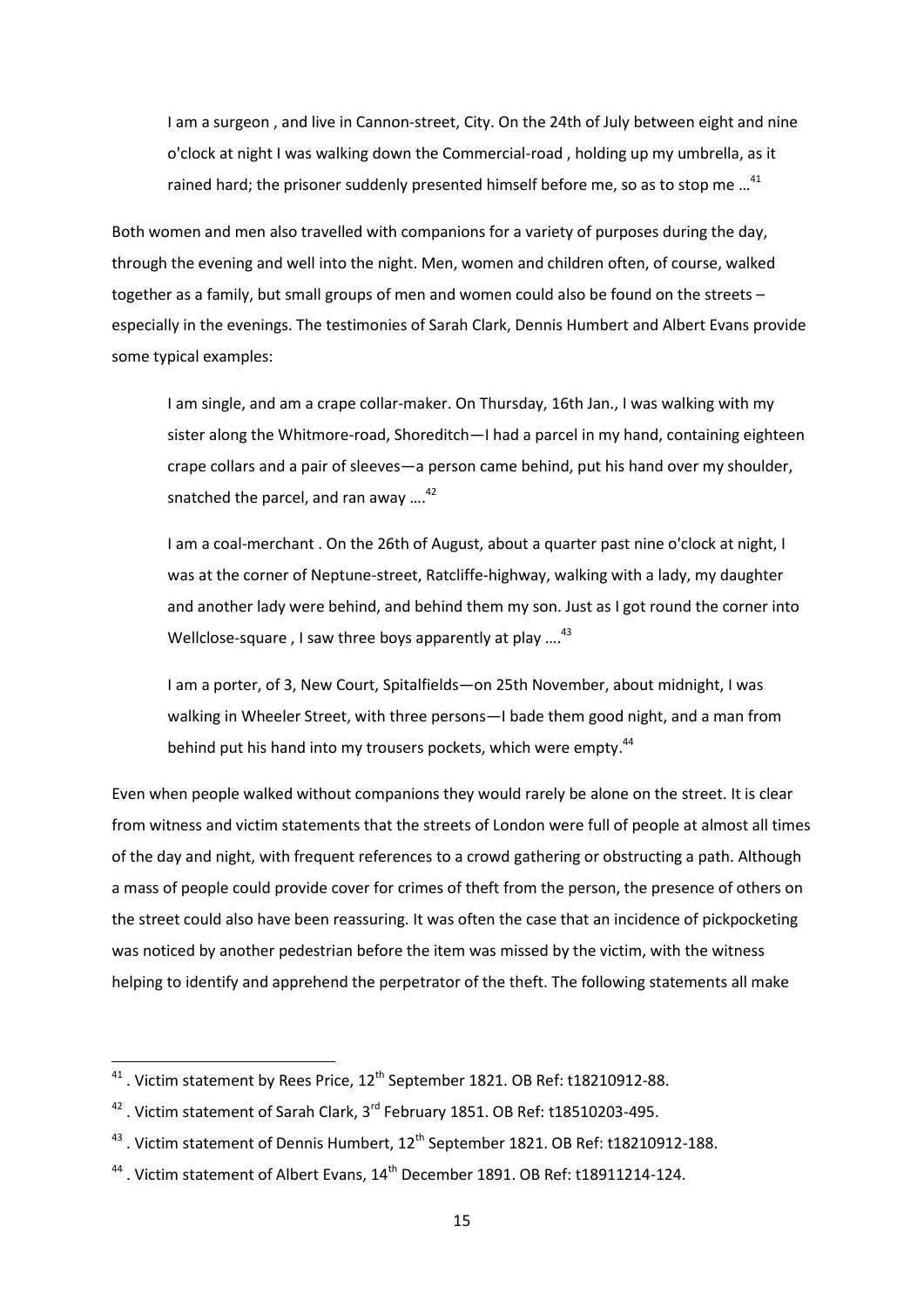explicit reference to the crowds on the street while in some cases also providing examples of assistance from street companions previously not known to the victim.

I live with Mr. Weakley, and was with him - there was a crowd, and Mr. Weakley got a-head of me; I saw the prisoner putting a handkerchief under his coat, which I thought was Mr. Weakley's - I told him, and he took it from him.<sup>45</sup>

I live in Furnival's Inn, and am a solicitor . On the 9th of November, about three o'clock in the afternoon, I was in Cheapside : my gold pin, set with pearls was in my stock; there was a very great crowd - I was walking in the middle of the road, to avoid the crowd ....<sup>46</sup>

I have a literary occupation, and live in John-street, Bedford-row. On 10th Nov. I was walking from St. Paul's Churchyard to Farringdon-street—I arrived at the corner of Ludgate-hill, but was not in Farringdon-street—the crowd pressed against me—there was a lady with me, who was parted from me by the crowd, and we were trying to get through singly ....<sup>47</sup>

I am a miniature-painter, and live in Regent-street. On the evening of the 1st of July I was walking in Argyle-place, a little before eight o'clock - I heard a cry of Stop thief! and saw Hobbs running after the prisoner; I had felt my coat pocket moving, and missed my handkerchief, which I had safe the minure before - I afterwards received it from a gentleman who saw it on the ground, and ran after me with it. $48$ 

In addition to other pedestrians going about their everyday business, it is also clear from statements made at the Old Bailey that police constables were highly visible on the street and were able to attend scenes of crime very quickly and effectively.<sup>49</sup> These were also supplemented by watchmen employed to patrol particular buildings. Presumably, such official presences on the streets provided reassurance to many, and reinforced the perception that the streets of London were mostly safe for men, women and children to traverse on foot at most times of the day and night. The following

 $45$ . Witness statement by Henry Stabb,  $1<sup>st</sup>$  December 1831. OB Ref: t18311201-82.

<sup>&</sup>lt;sup>46</sup>. Victim statement by James Gadsden, 1<sup>st</sup> December 1831. OB Ref: t18311201-130.

 $47$ . Victim statement by John Oxenford,  $24<sup>th</sup>$  November 1851, OB Ref: t18511124-32.

 $48$ . Victim statement by Simon Rochard,  $30<sup>th</sup>$  June 1831, OB Ref: t18310630-338.

<sup>49</sup> . P. Smith, *Policing Victorian London: Political Policing, Public Order, and the London Metropolitan Police* (Westport Conn. , 1985); Andersson, Street Life; V. Bailey (ed.), *Policing and Punishment in Nineteenth Century Britain* (London, 2015).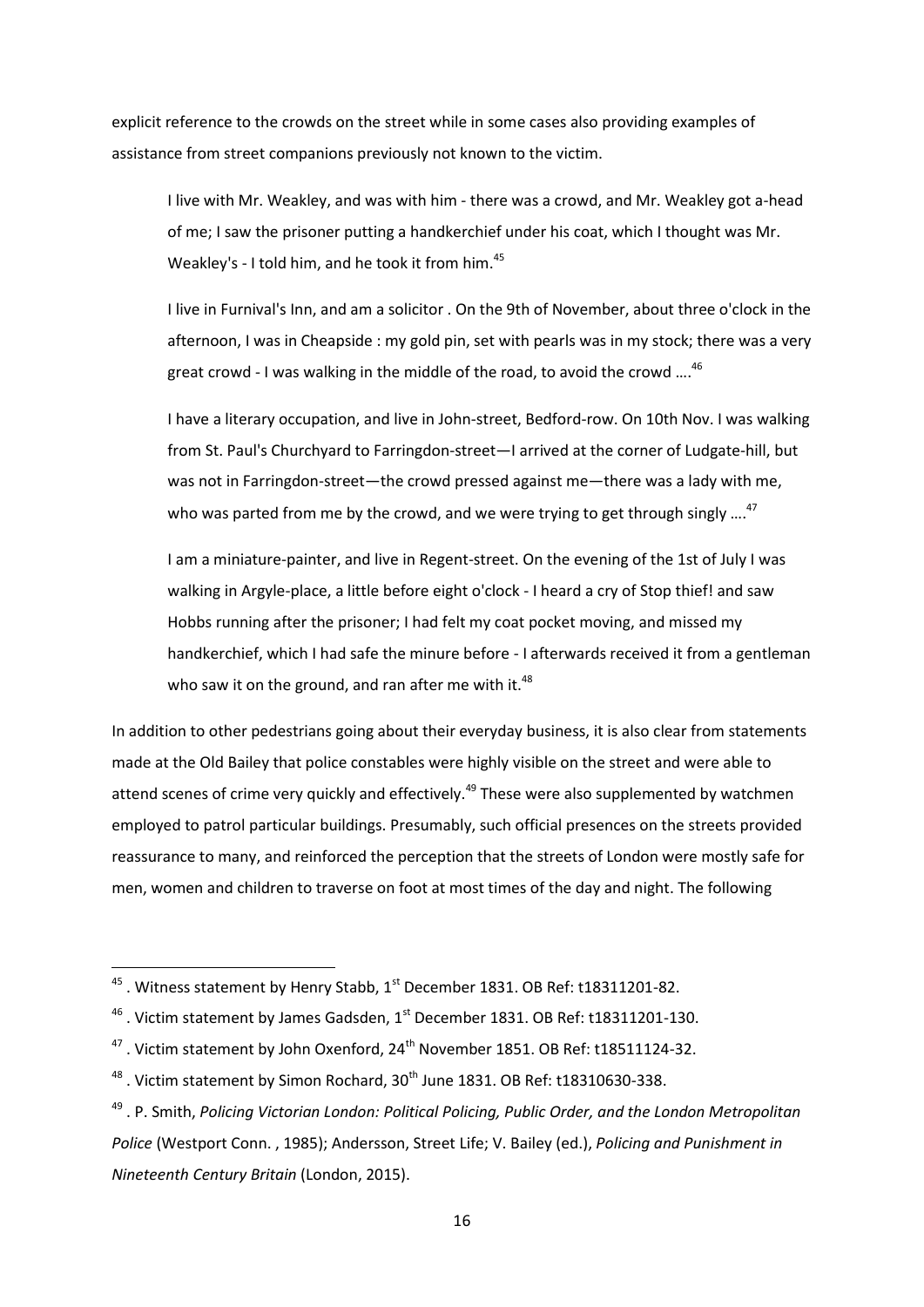statement by a police constable is typical and shows the level of police surveillance that existed on many London streets.

On January 27th, in the early morning, I was on duty in Commercial Street, and saw some men on the footpath, and the prosecutor walking on—I slipped into a doorway and saw the prisoner go behind him and hit him on the back of his head—he fell, and two prisoner kicked him, and some other man attacked him—I took the prisoner.<sup>50</sup>

#### **Conclusions**

**.** 

Almost all historical research is to some extent constrained by the sources available. It is important to stress that the data collected from the statements made at the Old Bailey are not a complete or unbiased record of who walked the streets of London in the nineteenth century. They refer only to those people who either observed or were the victims of a crime where an arrest was made and which was subsequently tried at London's Central Criminal Court. Some of the likely biases were outlined above, and these must be borne in mind when interpreting the data. However, I argue that despite such limitations the data do provide one informative view of the diversity of people who travelled on foot in nineteenth-century London, and almost certainly a more complete and rounded picture than any other source could provide. This paper does not explicitly explore change over time, but there appear to be few significant shifts in the nature and extent of pedestrianism over the nineteenth century, despite the changes in transport that occurred during this period. Travellers clearly used the expanding system of public transport in the form of omnibuses, trains (both surface and underground by the end of the century) and trams, but they also continued to walk both for an entire journey and for multi-mode trips.

The data are also largely descriptive: they tell us who walked, sometimes why they walked and some personal details. However, there is rarely enough information to fully explain the purposes and circumstances that led to a particular incident. What the data do show is that the streets of London were busy with pedestrians at most times of the day, evening and into the night; that women, men and children all walked, sometimes with companions but often alone; and that the streets accommodated people of all occupational classes from the likes of barristers and surgeons to labourers and domestic servants. In this sense the streets were a democratic space to which all had

 $50$ . Witness statement by Henry Avory (police constable),  $4^{\text{th}}$  February 1901. OB Ref: t19010204-176.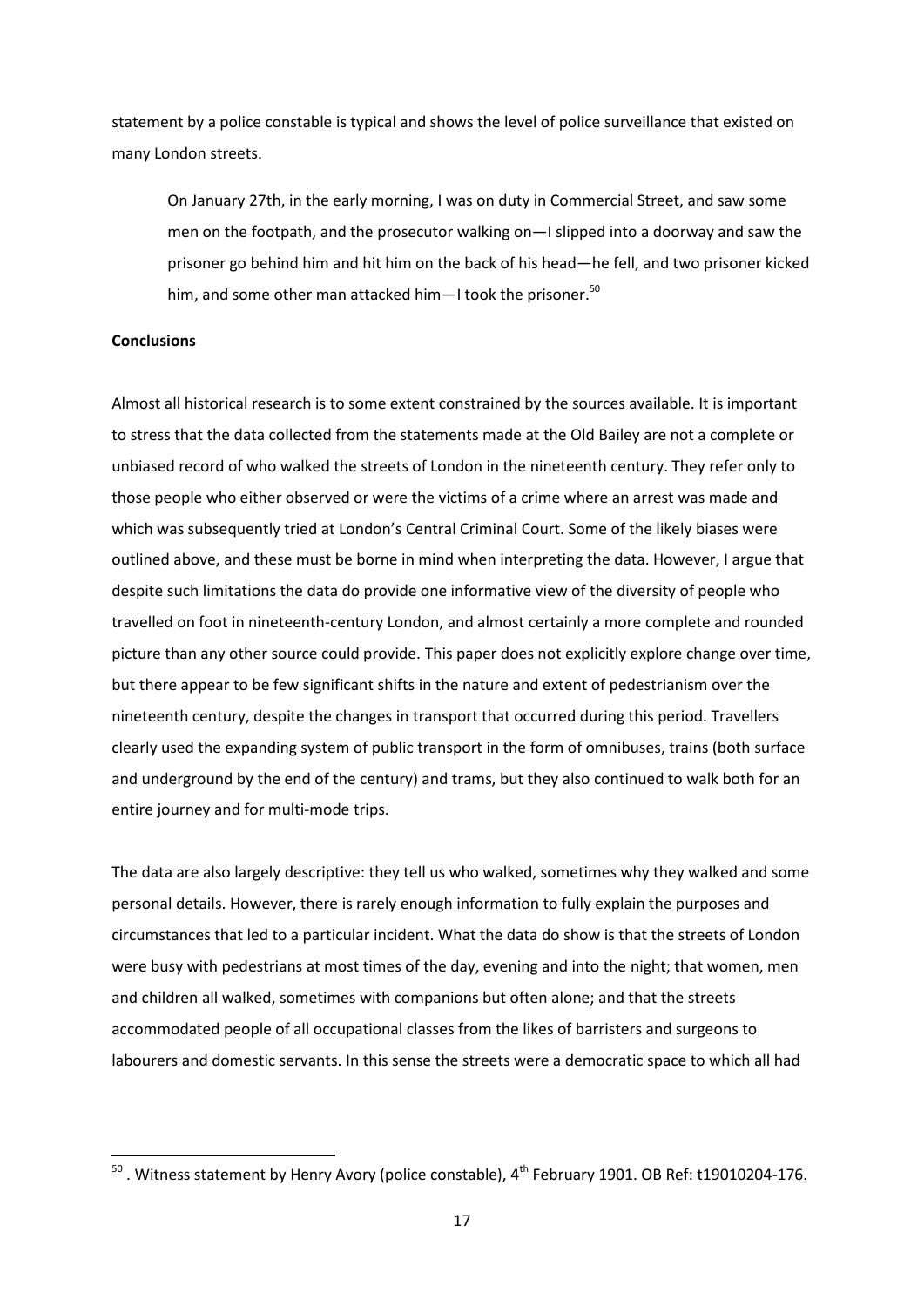access, and in which a wide range of people walked for a variety of purposes.<sup>51</sup> However, the fact that rich and poor all walked the streets of London does not mean that they necessarily interacted with each other. Separation of residential and employment areas would mean that to some degree different people occupied distinct spaces, and it is possible to pass by someone on the pavement but to ignore their presence. The opportunities for interaction certainly occurred but the data usually do not indicate if interaction took place. However, as outlined above, it was often the case that a witness in a crowd on the pavement drew attention to a crime such as pickpocketing that had gone unnoticed at the time by the victim. It is also the case that often such instances involved pedestrians of different ages or social backgrounds. Such examples at least suggest that people were to some extent looking out for each other on the streets of nineteenth-century London, and that they were aware of the responsibilities that came with the use of this shared space.

To underline the above points I conclude with two further examples from witnesses of crimes. In both instances children who were on the street drew attention to a theft of personal property, and aided in the apprehension of a pickpocket. These interactions crossed generations and, so far as can be deduced, also often crossed social divides. The thefts observed could easily have been ignored by the children but, in these instances at least, they were not. The street may not have been a truly democratic space, but I suggest that there were elements of solidarity within the community of pedestrians that traversed the streets of London on a regular basis, and that this would have helped to make walking a comfortable and secure experience.

I am thirteen years old, and live in Mercers-row, Shadwell - my father goes out with vegetables. On the 4th of June I was going to the corn-chandler's, and saw the prisoner go behind the prosecutrix, at the bottom of Mercer's-row, knock her down, take off her shawl, and run up the court; I knew him before - he sits at the bottom of the street with apples and gooseberries.<sup>52</sup>

I was passing over Blackfriars-bridge. I saw the prisoner and two others following the prosecutor - I saw the prisoner put his hand into the pocket, then he took up the skirt of the coat, and

 $51$ . For a broader discussion of the concept of democratic public space see S. Low and N. Smith, (eds.) *The Politics of Public Space* (New York, 2006); A. Cornwall and V. Schatten Coelho, (eds.), *Spaces for Change?: The Politics of Citizen Participation in New Democratic Arenas* (London, 2007).  $52$ . Witness statement by Frances Anderson (age 13),  $30<sup>th</sup>$  June 1831. OB Ref: t18310630-193.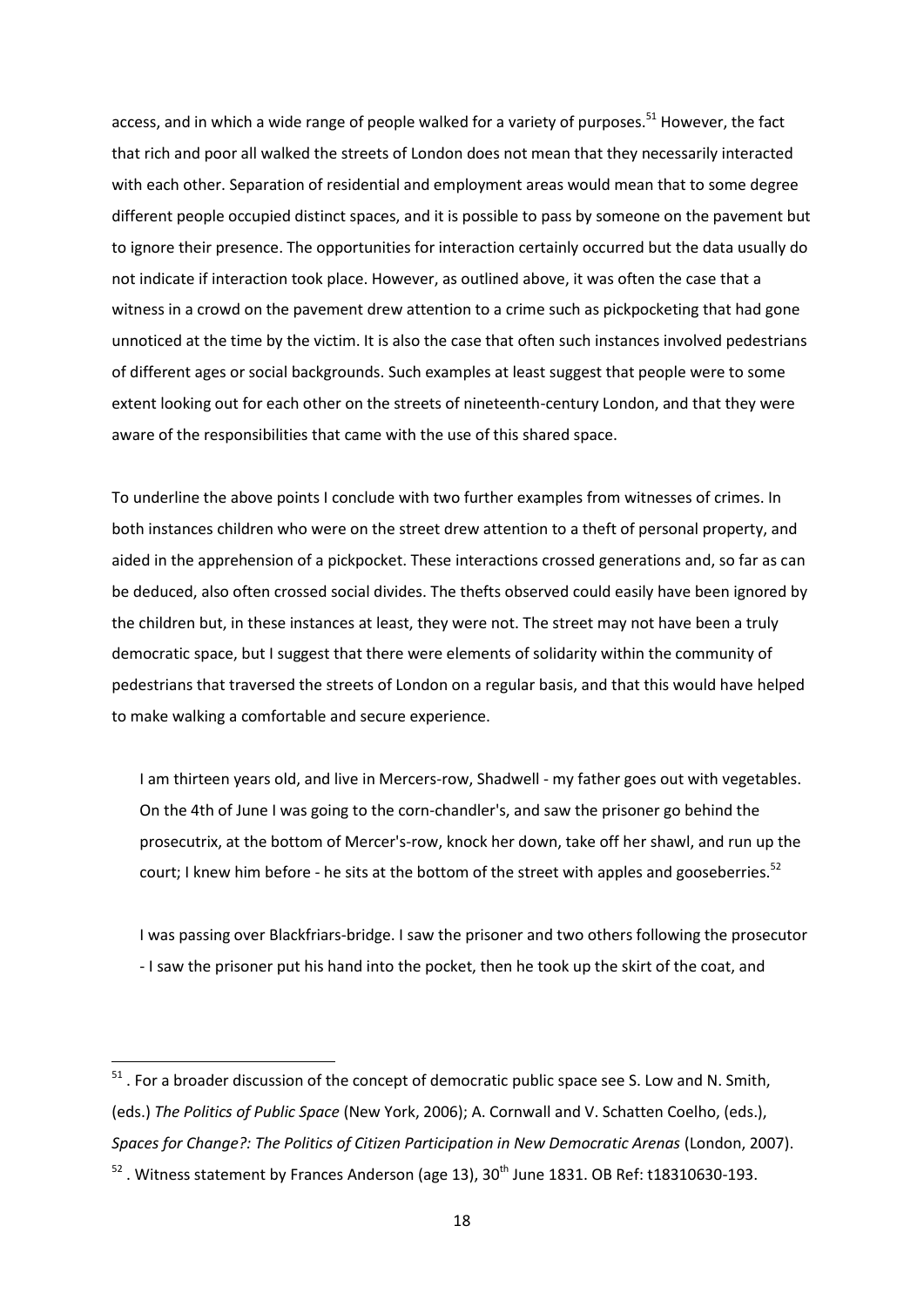another man took the handkerchief out; he wiped his nose with it, and then went off directly - I told the prosecutor of it.<sup>53</sup>

**<sup>.</sup>**  $^{53}$  . Witness statement by Henry Page (described as a 'boy'), 30<sup>th</sup> June 1831. OB Ref: t18310630-96.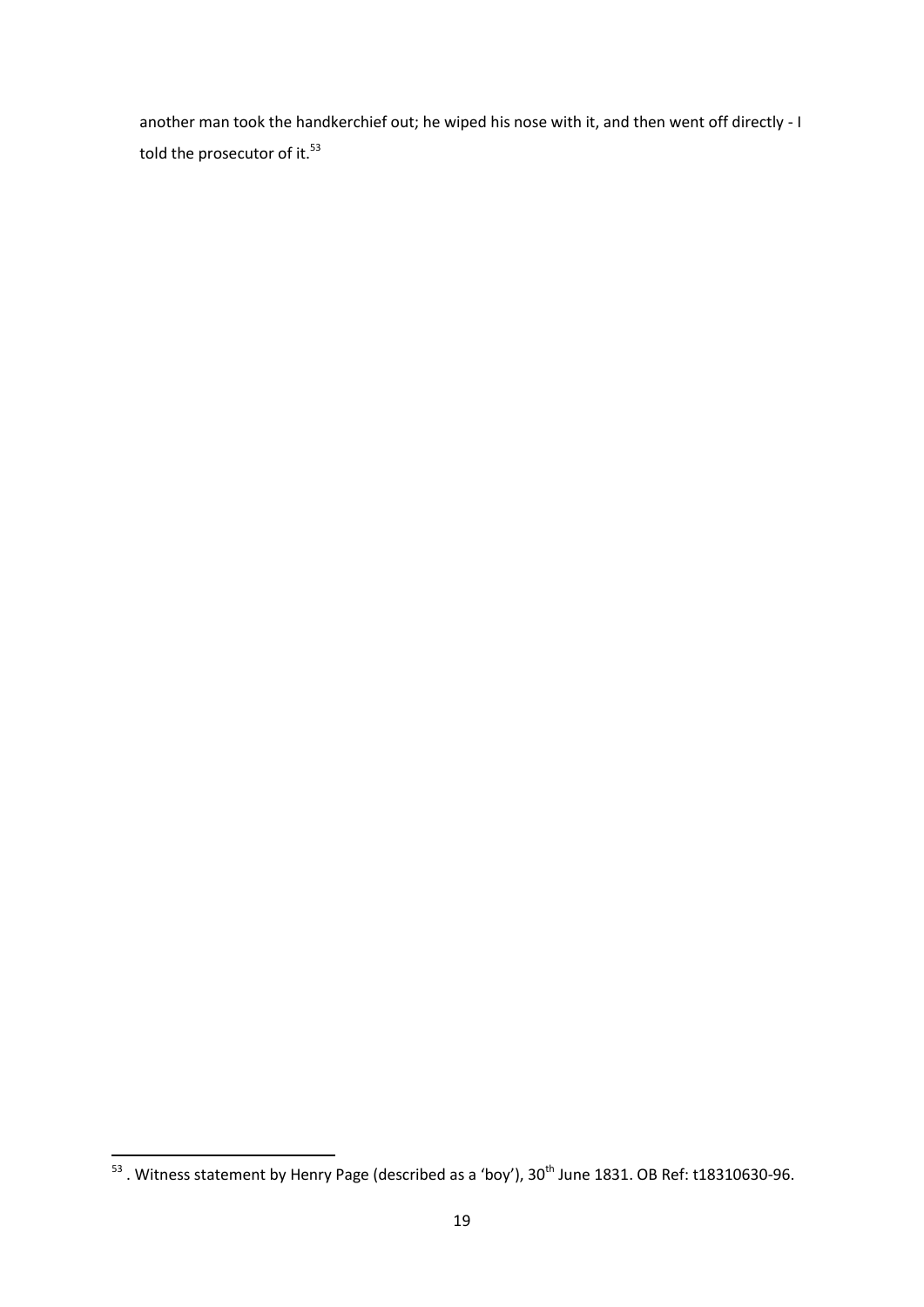| Demographic     |                  |                |                |                   |                   |              |
|-----------------|------------------|----------------|----------------|-------------------|-------------------|--------------|
| characteristics |                  |                |                |                   |                   |              |
| <b>Male</b>     | Female           | <b>Adult</b>   | <b>Child</b>   |                   |                   | <b>Total</b> |
| 433 (80.3)      | 106 (19.7)       | 503 (93.3)     | 36 (6.7)       |                   |                   | 539          |
| Occupational    |                  |                |                |                   |                   |              |
| characteristics |                  |                |                |                   |                   |              |
| One             | Two              | <b>Three</b>   | Four           | <b>Not stated</b> |                   | <b>Total</b> |
| 83 (15.4)       | (13.7)<br>74     | (18.0)<br>97   | 51 (9.5)       | 234 (43.4)        |                   | 539          |
| Time of day     |                  |                |                |                   |                   |              |
| walking         |                  |                |                |                   |                   |              |
| <b>Morning</b>  | <b>Afternoon</b> | <b>Daytime</b> | <b>Evening</b> | <b>Night</b>      | <b>Not stated</b> | <b>Total</b> |
|                 |                  | (unspecified)  |                |                   |                   |              |
| 54 (10.0)       | 114 (21.2)       | 30(5.6)        | 224 (41.6)     | 89<br>(16.5)      | 28 (5.2)          | 539          |
| <b>Walking</b>  |                  |                |                |                   |                   |              |
| purpose         |                  |                |                |                   |                   |              |
| <b>Work</b>     | <b>School</b>    | <b>Errand</b>  | Leisure        | <b>Not stated</b> |                   | <b>Total</b> |
| 75 (13.9)       | (0.7)<br>4       | 29 (5.4)       | 271 (50.3)     | 160 (29.7)        |                   | 539          |
| Number of       |                  |                |                |                   |                   |              |
| companions      |                  |                |                |                   |                   |              |
| <b>Alone</b>    | One              | Two or more    |                |                   |                   | <b>Total</b> |
| 373 (69.2)      | 125 (23.2)       | 41 (7.6)       |                |                   |                   | 539          |

**Table 1: Summary characteristics of pedestrians in London, 1801-1911**

**Definition of occupational groups:**

1: Professional and higher managerial/employer occupations including any with status and power in the community such as clergy and police.

2. Tradespeople/shopkeepers, dealers, clerks and other skilled non-manual occupations.

3. Skilled occupations in manufacturing and other industries.

4. Low skilled and unskilled occupations

Source: Old Bailey on-line - <https://www.oldbaileyonline.org/>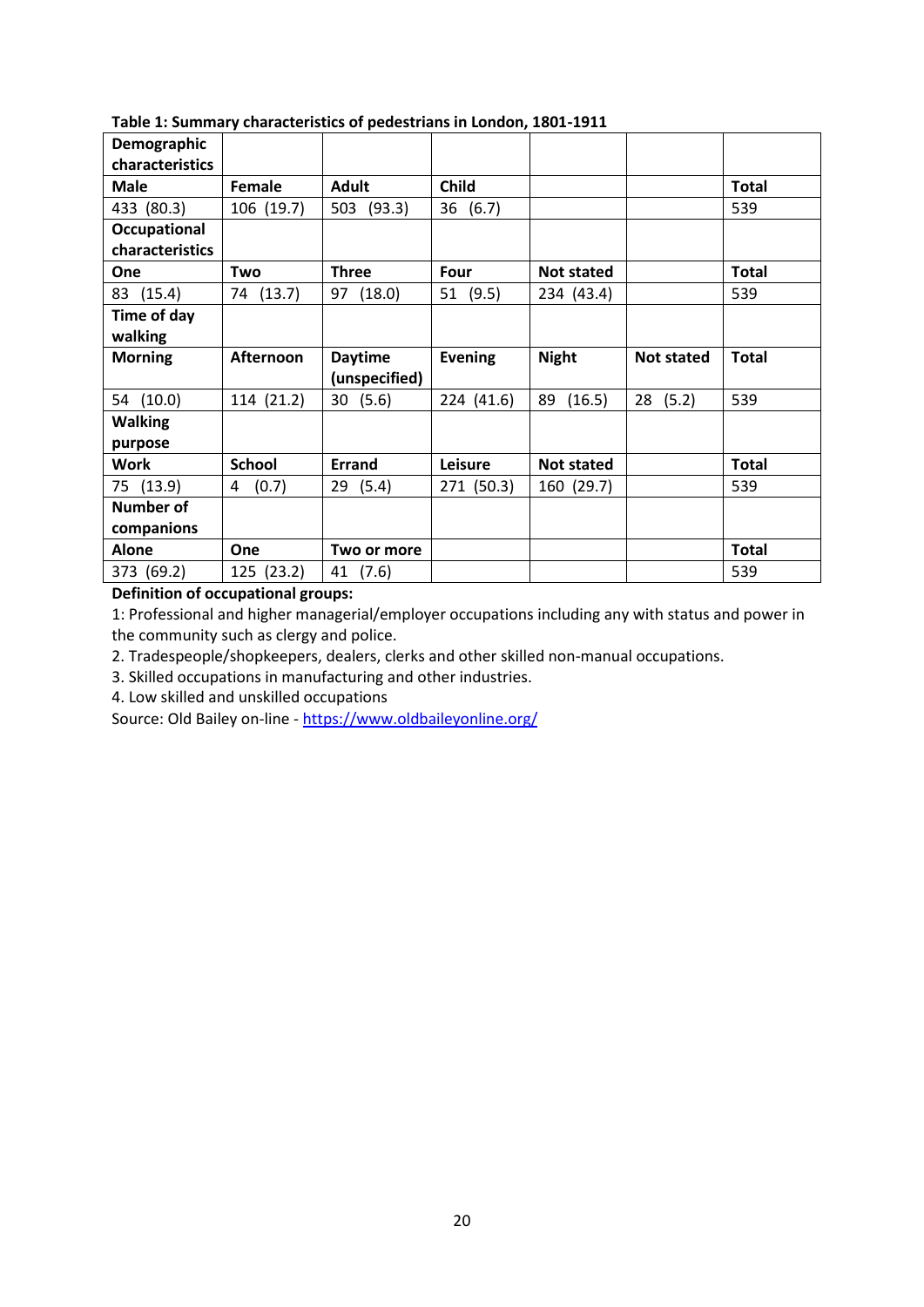|                         | Female       | <b>Male</b>              |
|-------------------------|--------------|--------------------------|
| Time of day:            |              |                          |
| Morning                 | (5.7)<br>6   | (11.1)<br>48             |
| Afternoon               | (28.3)<br>30 | (19.4)<br>84             |
| Daytime (not specified) | (5.7)<br>6   | (5.5)<br>24              |
| Evening                 | (47.2)<br>50 | 174 (40.2)               |
| Night                   | (8.5)<br>9   | (18.5)<br>80             |
| Not specified           | 5<br>(4.7)   | (5.3)<br>23              |
| <b>Companions:</b>      |              |                          |
| Alone                   | (56.6)<br>60 | 313 (72.3)               |
| One                     | 35 (33.0)    | (20.8)<br>90             |
| Two or more             | (10.4)<br>11 | (6.9)<br>30              |
| Journey purpose:        |              |                          |
| Work                    | 8<br>(7.6)   | (15.5)<br>67             |
| School                  | (0.9)<br>1   | 3<br>(0.7)               |
| Errand                  | 17<br>(16.0) | (2.8)<br>12 <sup>2</sup> |
| Leisure                 | (44.3)<br>47 | 224 (51.7)               |
| Not specified           | 33 (31.1)    | 127 (29.3)               |
| Total                   | 106          | 433                      |

## **Table 2: Key characteristics of pedestrians by gender**

Source: Old Bailey on-line - <https://www.oldbaileyonline.org/>